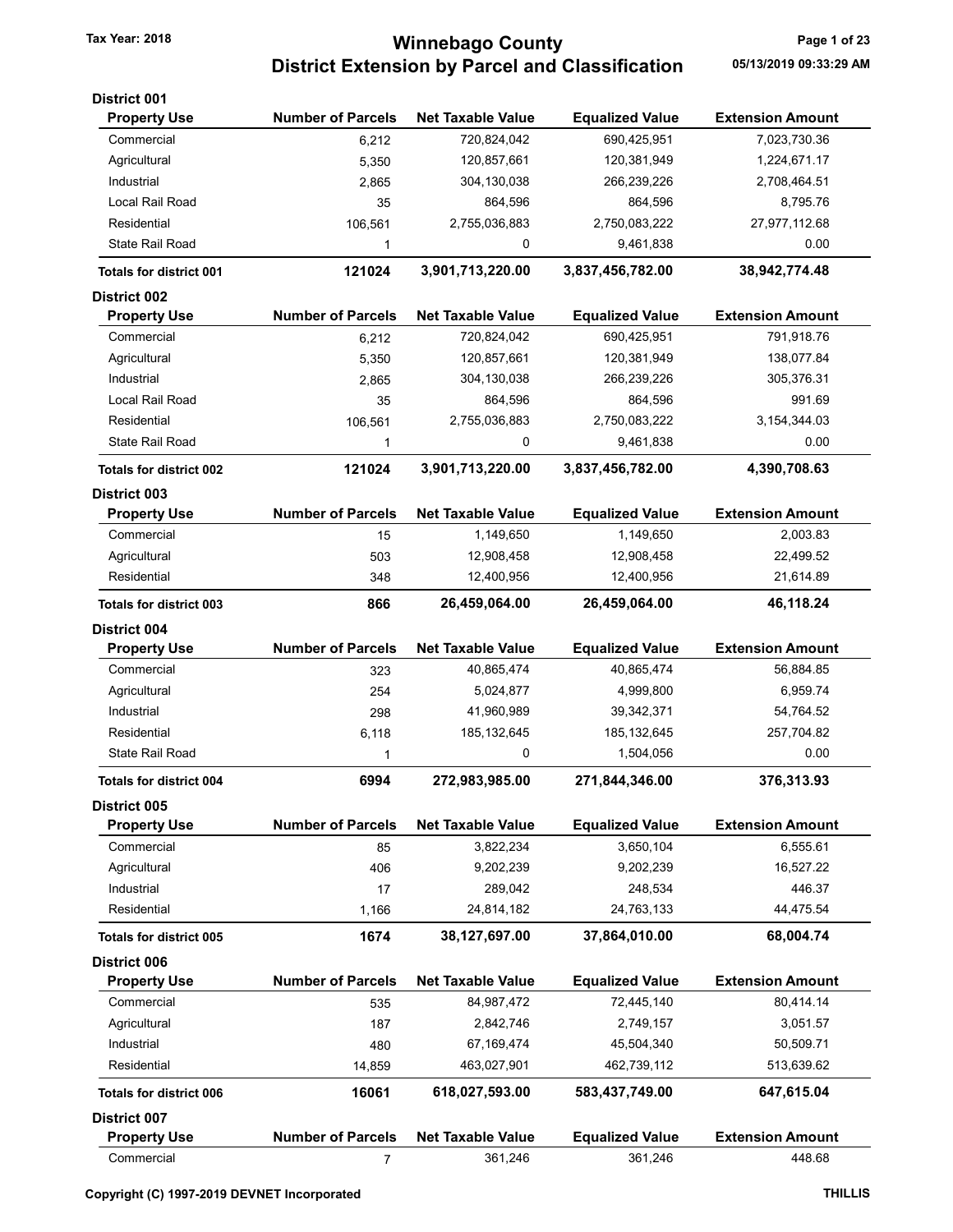# Tax Year: 2018 **Tax Year: 2018** Page 2 of 23 District Extension by Parcel and Classification 05/13/2019 09:33:29 AM

| <b>District 007</b>            |                          |                          |                        |                         |
|--------------------------------|--------------------------|--------------------------|------------------------|-------------------------|
| <b>Property Use</b>            | <b>Number of Parcels</b> | <b>Net Taxable Value</b> | <b>Equalized Value</b> | <b>Extension Amount</b> |
| Agricultural                   | 325                      | 6,147,188                | 6,147,188              | 7,634.80                |
| Residential                    | 226                      | 8,127,130                | 8,127,130              | 10,093.86               |
| Totals for district 007        | 558                      | 14,635,564.00            | 14,635,564.00          | 18,177.34               |
| <b>District 008</b>            |                          |                          |                        |                         |
| <b>Property Use</b>            | <b>Number of Parcels</b> | <b>Net Taxable Value</b> | <b>Equalized Value</b> | <b>Extension Amount</b> |
| Commercial                     | 5                        | 380,861                  | 380,861                | 463.88                  |
| Agricultural                   | 396                      | 7,118,971                | 7,118,971              | 8,670.91                |
| Industrial                     | 1                        | 9,383                    | 9,383                  | 11.43                   |
| Residential                    | 891                      | 26,548,979               | 26,548,979             | 32,336.64               |
| <b>Totals for district 008</b> | 1293                     | 34,058,194.00            | 34,058,194.00          | 41,482.86               |
| <b>District 009</b>            |                          |                          |                        |                         |
| <b>Property Use</b>            | <b>Number of Parcels</b> | <b>Net Taxable Value</b> | <b>Equalized Value</b> | <b>Extension Amount</b> |
| Commercial                     | 33                       | 1,623,327                | 1,623,327              | 2,326.21                |
| Agricultural                   | 417                      | 9,176,552                | 9,176,552              | 13,149.95               |
| Industrial                     | 43                       | 11,647,566               | 11,647,566             | 16,690.94               |
| Residential                    | 1,669                    | 62,107,610               | 62,107,610             | 89,000.21               |
| <b>State Rail Road</b>         | 1                        | 0                        | 408,422                | 0.00                    |
| <b>Totals for district 009</b> | 2163                     | 84,555,055.00            | 84,963,477.00          | 121, 167.31             |
| <b>District 010</b>            |                          |                          |                        |                         |
| <b>Property Use</b>            | <b>Number of Parcels</b> | <b>Net Taxable Value</b> | <b>Equalized Value</b> | <b>Extension Amount</b> |
| Commercial                     | 92                       | 3,606,351                | 3,606,351              | 6,617.62                |
| Agricultural                   | 448                      | 10,615,337               | 10,615,337             | 19,479.10               |
| Industrial                     | 45                       | 2,051,417                | 2,051,417              | 3,764.37                |
| Residential                    | 1,682                    | 53,551,508               | 53,551,508             | 98,267.06               |
| <b>Totals for district 010</b> | 2267                     | 69,824,613.00            | 69,824,613.00          | 128,128.15              |
| <b>District 011</b>            |                          |                          |                        |                         |
| <b>Property Use</b>            | <b>Number of Parcels</b> | <b>Net Taxable Value</b> | <b>Equalized Value</b> | <b>Extension Amount</b> |
| Commercial                     | 4,266                    | 488,995,506              | 473,431,957            | 655,703.36              |
| Agricultural                   | 724                      | 10,691,438               | 10,334,392             | 14,313.11               |
| Industrial                     | 1,683                    | 139,259,351              | 129,377,545            | 179,188.09              |
| Local Rail Road                | 31                       | 120,084                  | 120,084                | 166.31                  |
| Residential                    | 62,899                   | 1,242,871,716            | 1,238,363,167          | 1,715,133.21            |
| <b>State Rail Road</b>         | 1                        | 0                        | 4,626,912              | 0.00                    |
| <b>Totals for district 011</b> | 69604                    | 1,881,938,095.00         | 1,856,254,057.00       | 2,564,504.08            |
| District 012                   |                          |                          |                        |                         |
| <b>Property Use</b>            | <b>Number of Parcels</b> | <b>Net Taxable Value</b> | <b>Equalized Value</b> | <b>Extension Amount</b> |
| Commercial                     | 344                      | 23,033,137               | 21,126,503             | 41,281.24               |
| Agricultural                   | 351                      | 9,469,105                | 9,469,105              | 18,502.65               |
| Industrial                     | 150                      | 18,367,232               | 14,833,676             | 28,984.95               |
| Residential                    | 5,991                    | 212,887,629              | 212,790,312            | 415,792.06              |
| <b>State Rail Road</b>         | 1                        | 0                        | 994,063                | 0.00                    |
| <b>Totals for district 012</b> | 6837                     | 263,757,103.00           | 259,213,659.00         | 504,560.90              |
| <b>District 013</b>            |                          |                          |                        |                         |
| <b>Property Use</b>            | <b>Number of Parcels</b> | <b>Net Taxable Value</b> | <b>Equalized Value</b> | <b>Extension Amount</b> |
| Commercial                     | 355                      | 60,695,633               | 60,482,187             | 88,606.41               |
| Agricultural                   | 254                      | 6,217,591                | 6,217,591              | 9,108.78                |
|                                |                          |                          |                        |                         |

Industrial 119 20,502,651 20,351,461 29,814.86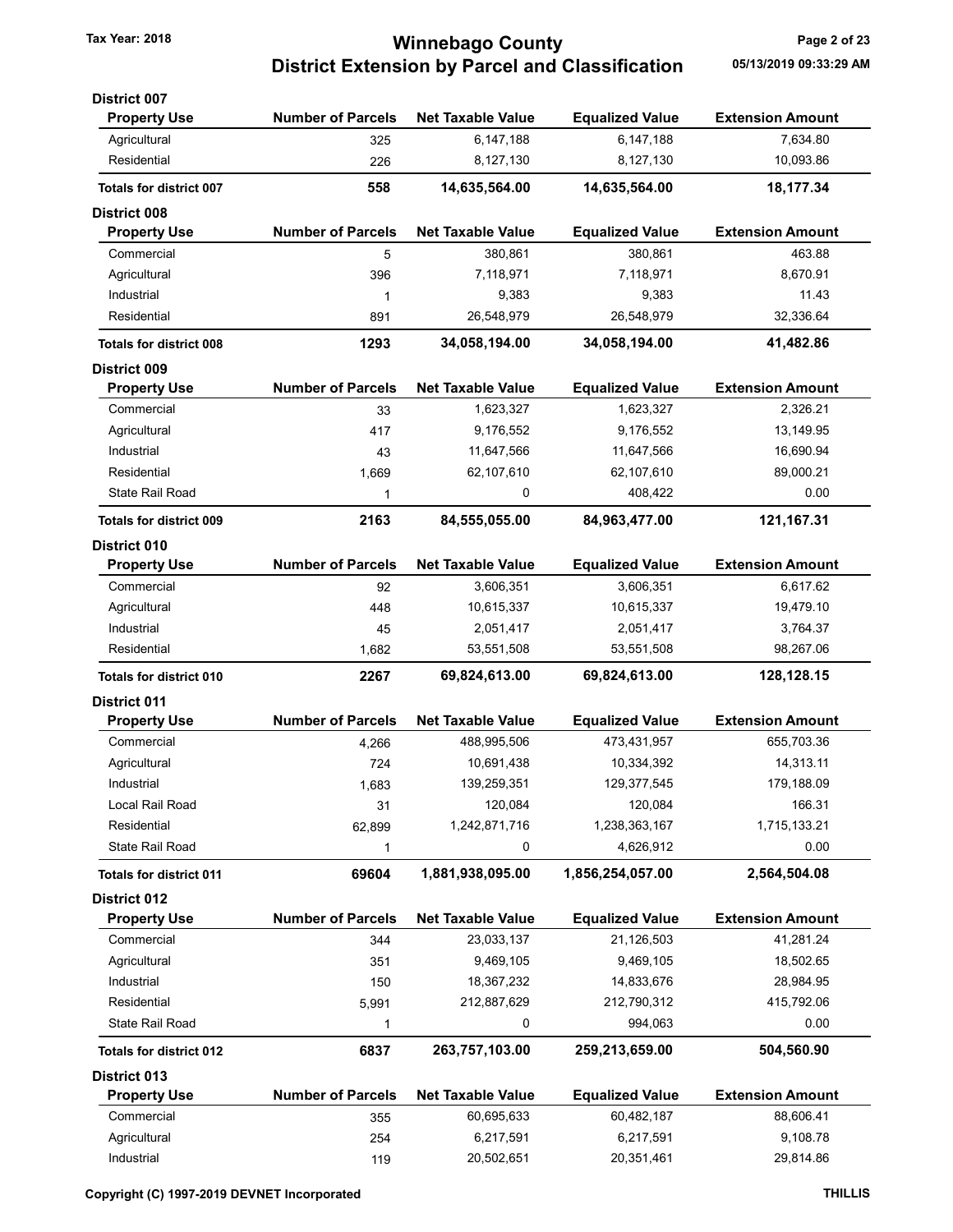### Tax Year: 2018 **Tax Year: 2018** Page 3 of 23 District Extension by Parcel and Classification 05/13/2019 09:33:29 AM

| <b>District 013</b>            |                          |                          |                        |                         |
|--------------------------------|--------------------------|--------------------------|------------------------|-------------------------|
| <b>Property Use</b>            | <b>Number of Parcels</b> | <b>Net Taxable Value</b> | <b>Equalized Value</b> | <b>Extension Amount</b> |
| Residential                    | 7,859                    | 365,674,396              | 365,666,439            | 535,700.82              |
| <b>State Rail Road</b>         | 1                        | 0                        | 695,299                | 0.00                    |
| <b>Totals for district 013</b> | 8588                     | 453,090,271.00           | 453,412,977.00         | 663,230.87              |
| District 014                   |                          |                          |                        |                         |
| <b>Property Use</b>            | <b>Number of Parcels</b> | <b>Net Taxable Value</b> | <b>Equalized Value</b> | <b>Extension Amount</b> |
| Commercial                     | 48                       | 3,474,576                | 3,474,576              | 15,010.16               |
| Agricultural                   | 448                      | 13,437,668               | 13,437,668             | 58,050.72               |
| Industrial                     | 4                        | 167,403                  | 167,403                | 723.18                  |
| Local Rail Road                | 2                        | 473                      | 473                    | 2.04                    |
| Residential                    | 241                      | 7,668,588                | 7,668,588              | 33,128.36               |
| State Rail Road                | 1                        | 0                        | 663,192                | 0.00                    |
| <b>Totals for district 014</b> | 744                      | 24,748,708.00            | 25,411,900.00          | 106,914.46              |
| District 015                   |                          |                          |                        |                         |
| <b>Property Use</b>            | <b>Number of Parcels</b> | <b>Net Taxable Value</b> | <b>Equalized Value</b> | <b>Extension Amount</b> |
| Commercial                     | 20                       | 950,380                  | 950,380                | 1,711.63                |
| Agricultural                   | 256                      | 6,823,808                | 6,823,808              | 12,289.61               |
| Residential                    | 526                      | 15,824,360               | 15,824,360             | 28,499.52               |
| <b>Totals for district 015</b> | 802                      | 23,598,548.00            | 23,598,548.00          | 42,500.76               |
| <b>District 016</b>            |                          |                          |                        |                         |
| <b>Property Use</b>            | <b>Number of Parcels</b> | <b>Net Taxable Value</b> | <b>Equalized Value</b> | <b>Extension Amount</b> |
| Commercial                     | 84                       | 6,878,195                | 6,878,195              | 11,493.47               |
| Agricultural                   | 381                      | 11, 181, 683             | 11, 181, 683           | 18,684.58               |
| Industrial                     | 25                       | 2,705,530                | 2,705,530              | 4,520.95                |
| Local Rail Road                | 2                        | 744,039                  | 744,039                | 1,243.28                |
| Residential                    | 2,086                    | 74,399,283               | 74,399,283             | 124,321.34              |
| State Rail Road                | 1                        | 0                        | 569,894                | 0.00                    |
| <b>Totals for district 016</b> | 2579                     | 95,908,730.00            | 96,478,624.00          | 160,263.62              |
| <b>District 017</b>            |                          |                          |                        |                         |
| <b>Property Use</b>            | <b>Number of Parcels</b> | <b>Net Taxable Value</b> | <b>Equalized Value</b> | <b>Extension Amount</b> |
| Commercial                     | 142                      | 35,707,522               | 35,707,522             | 0.00                    |
| Agricultural                   | 50                       | 545,613                  | 493,824                | 0.00                    |
| Industrial                     | 6                        | 5,081,941                | 2,452,215              | 0.00                    |
| Residential                    | 985                      | 32,693,927               | 32,693,927             | 0.00                    |
| State Rail Road                | 1                        | 0                        | 181,843                | 0.00                    |
| <b>Totals for district 017</b> | 1184                     | 74,029,003.00            | 71,529,331.00          | 0.00                    |
| <b>District 018</b>            |                          |                          |                        |                         |
| <b>Property Use</b>            | <b>Number of Parcels</b> | <b>Net Taxable Value</b> | <b>Equalized Value</b> | <b>Extension Amount</b> |
| Commercial                     | 75                       | 3,356,324                | 3,184,194              | 10,412.33               |
| Agricultural                   | 7                        | 67,550                   | 67,550                 | 220.89                  |
| Industrial                     | 16                       | 229,258                  | 188,750                | 617.23                  |
| Residential                    | 604                      | 12,915,579               | 12,864,530             | 42,067.05               |
| <b>Totals for district 018</b> | 702                      | 16,568,711.00            | 16,305,024.00          | 53,317.50               |
| <b>District 019</b>            |                          |                          |                        |                         |
| <b>Property Use</b>            | <b>Number of Parcels</b> | <b>Net Taxable Value</b> | <b>Equalized Value</b> | <b>Extension Amount</b> |
| Commercial                     | 731                      | 76,326,380               | 74,980,822             | 0.00                    |
| Agricultural                   | 94                       | 557,060                  | 474,225                | 0.00                    |
| Industrial                     | 389                      | 52,295,614               | 36,379,929             | 0.00                    |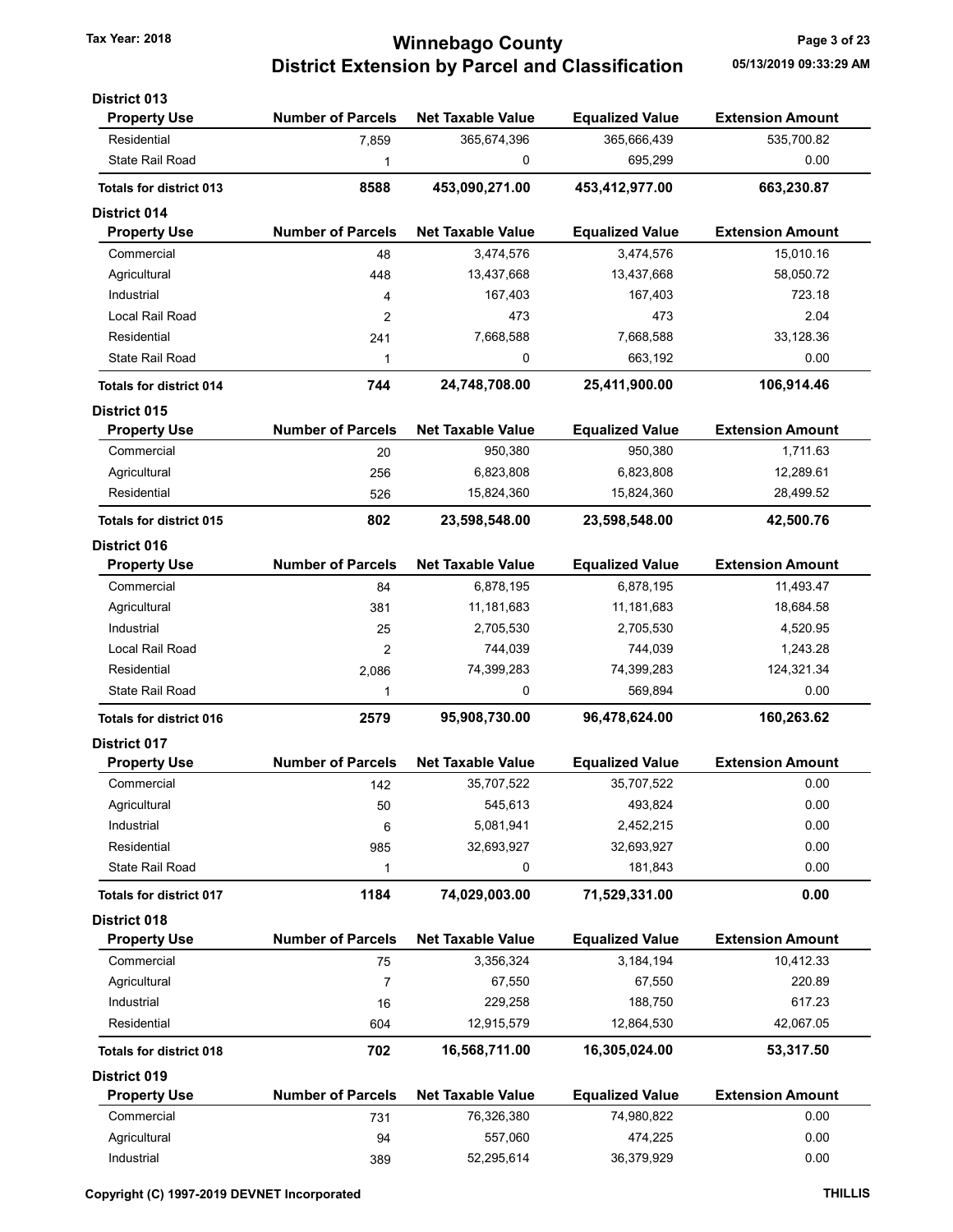### Tax Year: 2018 **Tax Year: 2018** Page 4 of 23 District Extension by Parcel and Classification 05/13/2019 09:33:29 AM

| <b>District 019</b>            |                          |                          |                        |                         |
|--------------------------------|--------------------------|--------------------------|------------------------|-------------------------|
| <b>Property Use</b>            | <b>Number of Parcels</b> | <b>Net Taxable Value</b> | <b>Equalized Value</b> | <b>Extension Amount</b> |
| Residential                    | 7,969                    | 219,695,498              | 219,609,362            | 0.00                    |
| <b>Totals for district 019</b> | 9183                     | 348,874,552.00           | 331,444,338.00         | 0.00                    |
| <b>District 020</b>            |                          |                          |                        |                         |
| <b>Property Use</b>            | <b>Number of Parcels</b> | <b>Net Taxable Value</b> | <b>Equalized Value</b> | <b>Extension Amount</b> |
| Commercial                     | 274                      | 55,525,829               | 42,983,497             | 0.00                    |
| Agricultural                   | 33                       | 298,631                  | 284,268                | 0.00                    |
| Industrial                     | 211                      | 31,457,887               | 24,409,205             | 0.00                    |
| Residential                    | 9,386                    | 259,146,223              | 258,857,829            | 0.00                    |
| <b>Totals for district 020</b> | 9904                     | 346,428,570.00           | 326,534,799.00         | 0.00                    |
| <b>District 021</b>            |                          |                          |                        |                         |
| <b>Property Use</b>            | <b>Number of Parcels</b> | <b>Net Taxable Value</b> | <b>Equalized Value</b> | <b>Extension Amount</b> |
| Commercial                     | 15                       | 757,756                  | 757,756                | 0.00                    |
| Agricultural                   | 29                       | 341,499                  | 319,911                | 0.00                    |
| Industrial                     | 6                        | 298,460                  | 298,460                | 0.00                    |
| Residential                    | 552                      | 7,305,590                | 7,298,364              | 0.00                    |
| <b>Totals for district 021</b> | 602                      | 8,703,305.00             | 8.674.491.00           | 0.00                    |
| <b>District 022</b>            |                          |                          |                        |                         |
| <b>Property Use</b>            | <b>Number of Parcels</b> | <b>Net Taxable Value</b> | <b>Equalized Value</b> | <b>Extension Amount</b> |
| Commercial                     | 80                       | 2,761,356                | 2,761,356              | 19,638.81               |
| Agricultural                   | 9                        | 45,953                   | 45,953                 | 326.82                  |
| Industrial                     | 32                       | 1,759,445                | 1,759,445              | 12,513.19               |
| Residential                    | 889                      | 22,253,639               | 22,253,639             | 158,267.87              |
| <b>Totals for district 022</b> | 1010                     | 26,820,393.00            | 26,820,393.00          | 190,746.69              |
| <b>District 023</b>            |                          |                          |                        |                         |
| <b>Property Use</b>            | <b>Number of Parcels</b> | <b>Net Taxable Value</b> | <b>Equalized Value</b> | <b>Extension Amount</b> |
| Commercial                     | 3,704                    | 420,000,122              | 405,789,244            | 12,658,189.60           |
| Agricultural                   | 190                      | 1,448,302                | 1,195,543              | 37,293.81               |
| Industrial                     | 1,664                    | 156,403,347              | 147,831,882            | 4,611,467.74            |
| Local Rail Road                | 30                       | 120,084                  | 120,084                | 3,745.89                |
| Residential                    | 50,017                   | 955, 337, 236            | 950,921,654            | 29,663,051.28           |
| State Rail Road                | 1                        | 0                        | 3,791,527              | 0.00                    |
| <b>Totals for district 023</b> | 55606                    | 1,533,309,091.00         | 1,509,649,934.00       | 46,973,748.32           |
| District 024                   |                          |                          |                        |                         |
| <b>Property Use</b>            | <b>Number of Parcels</b> | <b>Net Taxable Value</b> | <b>Equalized Value</b> | <b>Extension Amount</b> |
| Commercial                     | 144                      | 21,178,058               | 19,595,890             | 128,274.73              |
| Agricultural                   | 40                       | 590,947                  | 590,947                | 3,868.34                |
| Industrial                     | 29                       | 8,086,932                | 4,998,542              | 32,720.45               |
| Residential                    | 2,896                    | 129,596,154              | 129,517,539            | 847,822.02              |
| <b>State Rail Road</b>         | 1                        | 0                        | 116,791                | 0.00                    |
| <b>Totals for district 024</b> | 3110                     | 159,452,091.00           | 154,819,709.00         | 1,012,685.54            |
| District 025                   |                          |                          |                        |                         |
| <b>Property Use</b>            | <b>Number of Parcels</b> | <b>Net Taxable Value</b> | <b>Equalized Value</b> | <b>Extension Amount</b> |
| Commercial                     | 194                      | 36,319,031               | 36,319,031             | 239,814.51              |
| Agricultural                   | 58                       | 553,605                  | 553,605                | 3,655.44                |
| Industrial                     | 108                      | 11,332,433               | 11,237,552             | 74,201.59               |
| Residential                    | 3,871                    | 164,774,825              | 164,774,825            | 1,088,008.70            |
|                                |                          |                          |                        |                         |
| Totals for district 025        | 4231                     | 212,979,894.00           | 212,885,013.00         | 1,405,680.24            |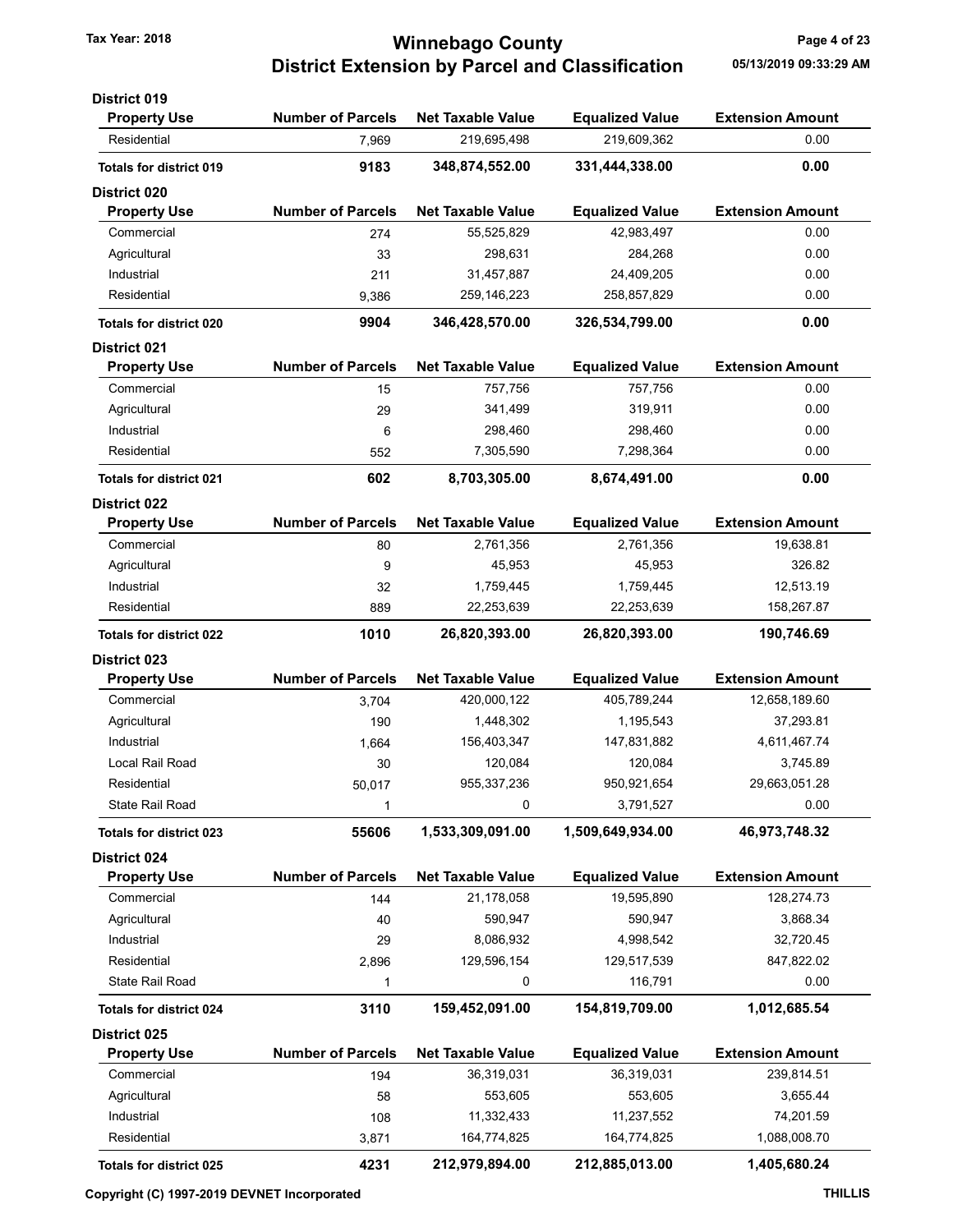# Tax Year: 2018 **Tax Year: 2018** Page 5 of 23 District Extension by Parcel and Classification 05/13/2019 09:33:29 AM

| <b>District 026</b>            |                          |                          |                        |                         |
|--------------------------------|--------------------------|--------------------------|------------------------|-------------------------|
| <b>Property Use</b>            | <b>Number of Parcels</b> | <b>Net Taxable Value</b> | <b>Equalized Value</b> | <b>Extension Amount</b> |
| Commercial                     | 278                      | 22,074,686               | 21,536,774             | 242,504.07              |
| Agricultural                   | 51                       | 227,789                  | 227,789                | 2,564.91                |
| Industrial                     | 147                      | 15,071,446               | 14,569,971             | 164,057.89              |
| Residential                    | 3,066                    | 77, 111, 411             | 77,084,752             | 867,975.05              |
| State Rail Road                | 1                        | 0                        | 1,101,773              | 0.00                    |
| <b>Totals for district 026</b> | 3543                     | 114,485,332.00           | 114,521,059.00         | 1,277,101.92            |
| <b>District 027</b>            |                          |                          |                        |                         |
| <b>Property Use</b>            | <b>Number of Parcels</b> | <b>Net Taxable Value</b> | <b>Equalized Value</b> | <b>Extension Amount</b> |
| Commercial                     | 62                       | 5,211,193                | 5,211,193              | 47,364.53               |
| Agricultural                   | 30                       | 147,676                  | 147,676                | 1,342.23                |
| Industrial                     | 8                        | 683,933                  | 683,933                | 6,216.27                |
| Residential                    | 1,270                    | 41,506,077               | 41,506,077             | 377,248.73              |
| <b>Totals for district 027</b> | 1370                     | 47,548,879.00            | 47,548,879.00          | 432,171.76              |
| District 030                   |                          |                          |                        |                         |
| <b>Property Use</b>            | <b>Number of Parcels</b> | <b>Net Taxable Value</b> | <b>Equalized Value</b> | <b>Extension Amount</b> |
| Commercial                     | 50                       | 2,083,170                | 2,083,170              | 10,311.65               |
| Agricultural                   | 188                      | 3,495,675                | 3,495,675              | 17,303.62               |
| Industrial                     | 21                       | 1,309,654                | 1,309,654              | 6,482.77                |
| Residential                    | 1,809                    | 34,401,643               | 34,401,643             | 170,288.06              |
| <b>State Rail Road</b>         | 1                        | 0                        | 224,206                | 0.00                    |
| <b>Totals for district 030</b> | 2069                     | 41,290,142.00            | 41,514,348.00          | 204,386.10              |
| <b>District 031</b>            |                          |                          |                        |                         |
| <b>Property Use</b>            | <b>Number of Parcels</b> | <b>Net Taxable Value</b> | <b>Equalized Value</b> | <b>Extension Amount</b> |
| Commercial                     | 229                      | 51,918,554               | 51,918,554             | 528,842.42              |
| Agricultural                   | 285                      | 5,653,261                | 5,607,189              | 57,114.84               |
| Industrial                     | 29                       | 6,733,375                | 4,103,649              | 41,799.75               |
| Residential                    | 7,527                    | 250,944,201              | 250,944,201            | 2,556,117.65            |
| State Rail Road                | 1                        | 0                        | 774,961                | 0.00                    |
| <b>Totals for district 031</b> | 8071                     | 315,249,391.00           | 313,348,554.00         | 3,183,874.66            |
| <b>District 033</b>            |                          |                          |                        |                         |
| <b>Property Use</b>            | <b>Number of Parcels</b> | <b>Net Taxable Value</b> | <b>Equalized Value</b> | <b>Extension Amount</b> |
| Commercial                     | 114                      | 5,045,476                | 4,873,346              | 36,974.09               |
| Agricultural                   | 1,317                    | 27,092,279               | 27,092,279             | 205,549.12              |
| Industrial                     | 18                       | 298,425                  | 257,917                | 1,956.83                |
| Residential                    | 2,714                    | 70,870,764               | 70,819,715             | 537,308.82              |
| <b>Totals for district 033</b> | 4163                     | 103.306.944.00           | 103,043,257.00         | 781,788.86              |
| District 034                   |                          |                          |                        |                         |
| <b>Property Use</b>            | <b>Number of Parcels</b> | <b>Net Taxable Value</b> | <b>Equalized Value</b> | <b>Extension Amount</b> |
| Agricultural                   | 45                       | 1,440,252                | 1,440,252              | 11,366.46               |
| Residential                    | 5                        | 168,829                  | 168,829                | 1,332.39                |
| Totals for district 034        | 50                       | 1,609,081.00             | 1,609,081.00           | 12,698.85               |
| District 035                   |                          |                          |                        |                         |
| <b>Property Use</b>            | <b>Number of Parcels</b> | <b>Net Taxable Value</b> | <b>Equalized Value</b> | <b>Extension Amount</b> |
| Commercial                     | 408                      | 96,332,089               | 86,832,001             | 658,533.99              |
| Agricultural                   | 341                      | 8,026,814                | 8,008,422              | 60,735.87               |
| Industrial                     | 369                      | 51,444,749               | 44,301,186             | 335,980.19              |
| Residential                    | 12,328                   | 541,972,308              | 541,930,118            | 4,109,997.85            |
|                                |                          |                          |                        |                         |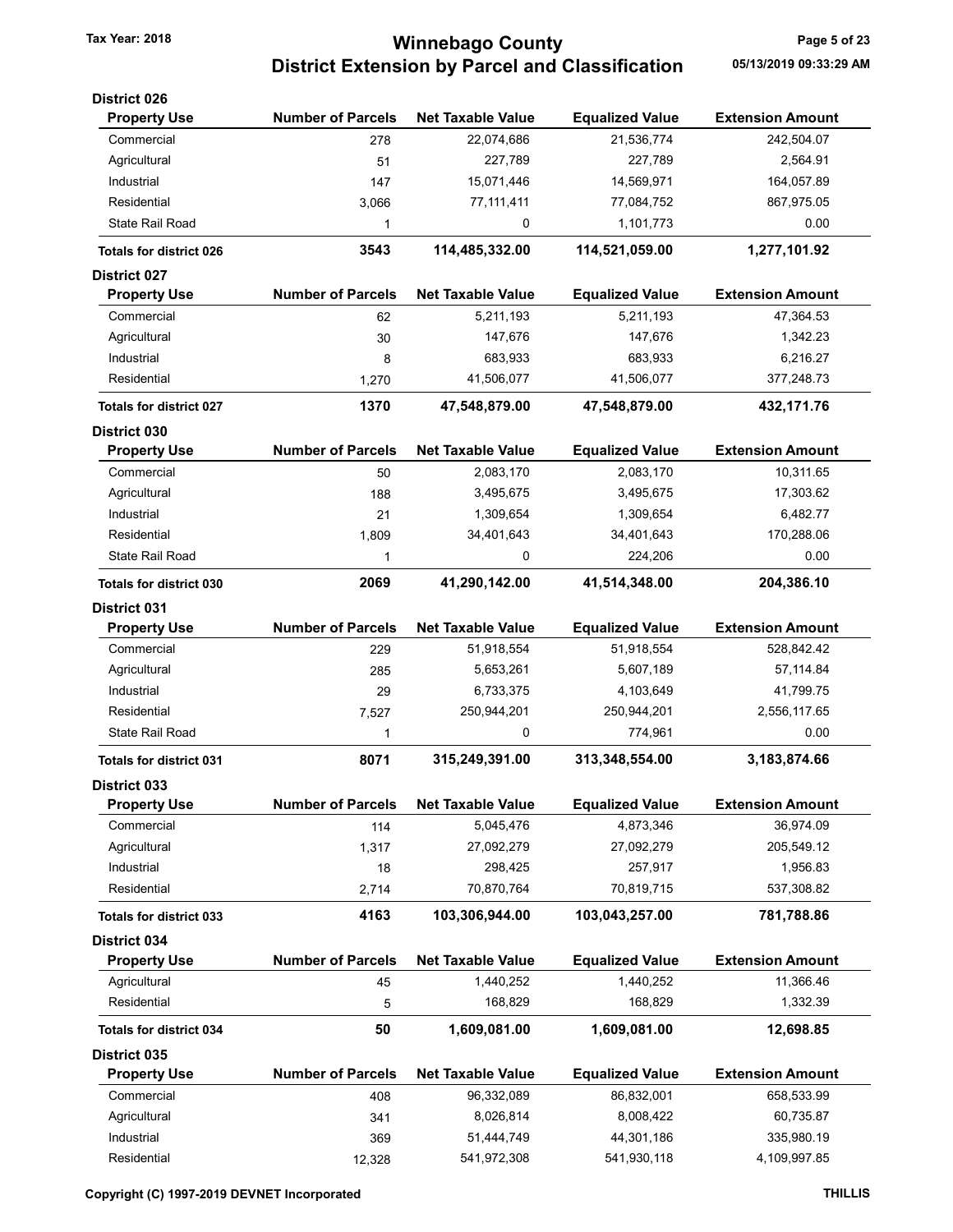# Tax Year: 2018 **Tax Year: 2018** Page 6 of 23 District Extension by Parcel and Classification 05/13/2019 09:33:29 AM

| <b>District 035</b>            |                          |                          |                        |                         |
|--------------------------------|--------------------------|--------------------------|------------------------|-------------------------|
| <b>Property Use</b>            | <b>Number of Parcels</b> | <b>Net Taxable Value</b> | <b>Equalized Value</b> | <b>Extension Amount</b> |
| <b>State Rail Road</b>         | 1                        | 0                        | 381,802                | 0.00                    |
| <b>Totals for district 035</b> | 13447                    | 697,775,960.00           | 681,453,529.00         | 5,165,247.90            |
| <b>District 036</b>            |                          |                          |                        |                         |
| <b>Property Use</b>            | <b>Number of Parcels</b> | <b>Net Taxable Value</b> | <b>Equalized Value</b> | <b>Extension Amount</b> |
| Commercial                     | 36                       | 2,060,211                | 2,053,098              | 12,082.48               |
| Agricultural                   | 120                      | 2,031,132                | 1,955,478              | 11,507.92               |
| Industrial                     | 41                       | 2,068,274                | 2,068,274              | 12,171.82               |
| Residential                    | 1,393                    | 27,704,507               | 27,697,281             | 162,997.97              |
| <b>State Rail Road</b>         | 1                        | 0                        | 151,144                | 0.00                    |
| <b>Totals for district 036</b> | 1591                     | 33,864,124.00            | 33,925,275.00          | 198,760.19              |
| <b>District 037</b>            |                          |                          |                        |                         |
| <b>Property Use</b>            | <b>Number of Parcels</b> | <b>Net Taxable Value</b> | <b>Equalized Value</b> | <b>Extension Amount</b> |
| Commercial                     | 140                      | 12,579,071               | 9,536,827              | 43,421.15               |
| Agricultural                   | 43                       | 849,336                  | 849,336                | 3,866.96                |
| Industrial                     | 10                       | 2,530,796                | 2,530,796              | 11,522.73               |
| Local Rail Road                | 1                        | 0                        | 0                      | 0.00                    |
| Residential                    | 6,257                    | 154,073,225              | 153,827,021            | 700,373.86              |
| <b>State Rail Road</b>         | 1                        | 0                        | 473,168                | 0.00                    |
| <b>Totals for district 037</b> | 6452                     | 170,032,428.00           | 167,217,148.00         | 759,184.70              |
| District 038                   |                          |                          |                        |                         |
| <b>Property Use</b>            | <b>Number of Parcels</b> | <b>Net Taxable Value</b> | <b>Equalized Value</b> | <b>Extension Amount</b> |
| Commercial                     | 26                       | 1,181,764                | 1,181,764              | 6,666.34                |
| Agricultural                   | 238                      | 4,543,442                | 4,543,442              | 25,629.57               |
| Industrial                     | 16                       | 563,066                  | 563,066                | 3,176.27                |
| Residential                    | 1,663                    | 51,734,669               | 51,734,669             | 291,835.26              |
| <b>State Rail Road</b>         | 1                        | 0                        | 317,201                | 0.00                    |
| <b>Totals for district 038</b> | 1944                     | 58,022,941.00            | 58,340,142.00          | 327,307.44              |
| <b>District 039</b>            |                          |                          |                        |                         |
| <b>Property Use</b>            | <b>Number of Parcels</b> | <b>Net Taxable Value</b> | <b>Equalized Value</b> | <b>Extension Amount</b> |
| Commercial                     | 139                      | 7,052,124                | 7,052,124              | 29,273.39               |
| Agricultural                   | 874                      | 22,563,294               | 22,563,294             | 93,660.26               |
| Industrial                     | 49                       | 2,218,820                | 2,218,820              | 9,210.28                |
| <b>Local Rail Road</b>         | $\overline{2}$           | 473                      | 473                    | 1.96                    |
| Residential                    | 1,938                    | 61,849,746               | 61,849,746             | 256,738.17              |
| <b>State Rail Road</b>         | 1                        | 0                        | 571,680                | 0.00                    |
| <b>Totals for district 039</b> | 3003                     | 93,684,457.00            | 94,256,137.00          | 388,884.06              |
| District 040                   |                          |                          |                        |                         |
| <b>Property Use</b>            | <b>Number of Parcels</b> | <b>Net Taxable Value</b> | <b>Equalized Value</b> | <b>Extension Amount</b> |
| Agricultural                   | 3                        | 14,301                   | 14,301                 | 11.09                   |
| Industrial                     | 5                        | 416,746                  | 416,746                | 323.40                  |
| Residential                    | 97                       | 2,075,226                | 2,075,226              | 1,610.44                |
| State Rail Road                | 1                        | 0                        | 596,869                | 0.00                    |
| <b>Totals for district 040</b> | 106                      | 2,506,273.00             | 3,103,142.00           | 1,944.93                |
| <b>District 041</b>            |                          |                          |                        |                         |
| <b>Property Use</b>            | <b>Number of Parcels</b> | <b>Net Taxable Value</b> | <b>Equalized Value</b> | <b>Extension Amount</b> |
| Commercial                     | 187                      | 13,108,354               | 11,526,186             | 82,366.11               |
| Agricultural                   | 604                      | 16,967,741               | 16,967,741             | 121,251.51              |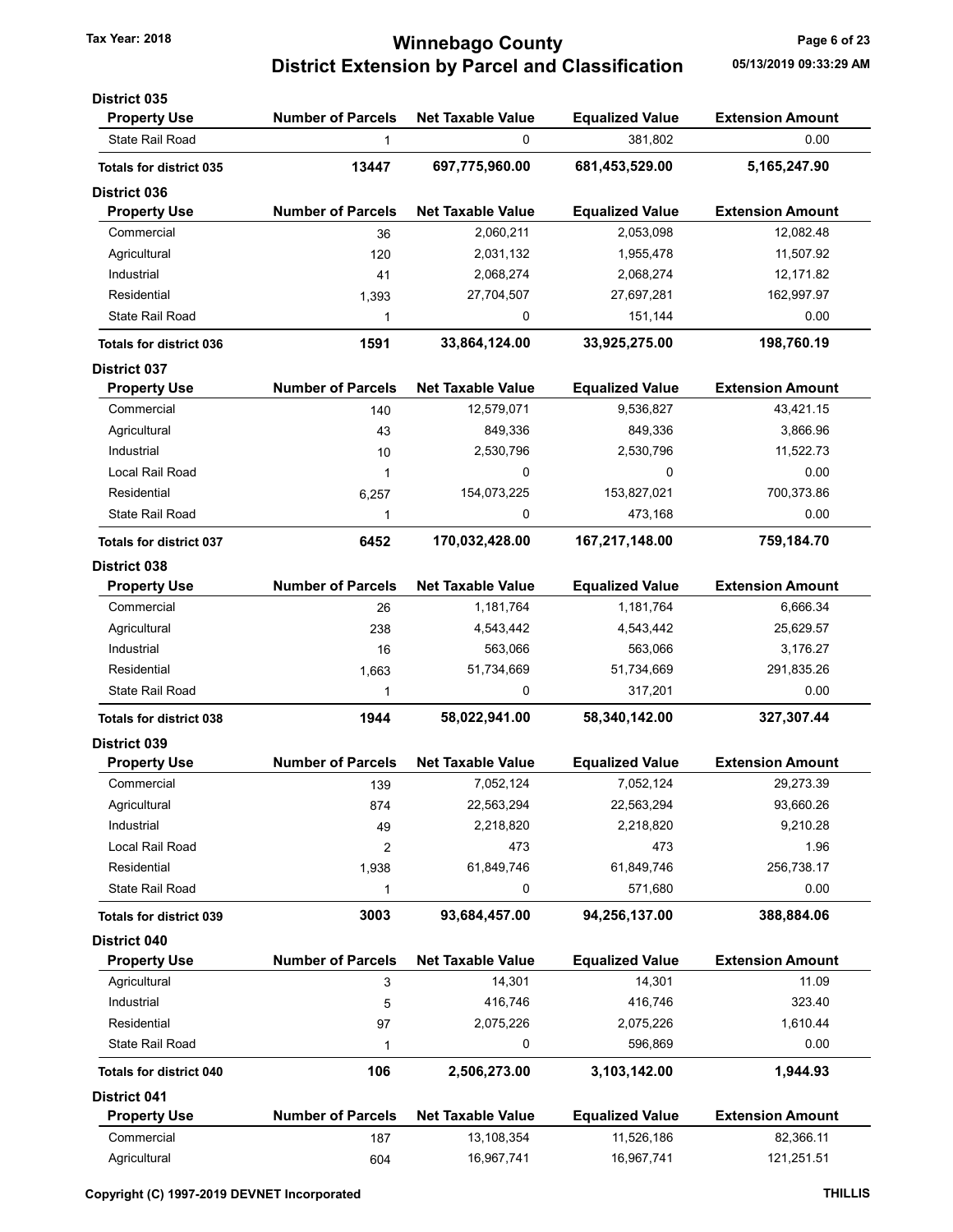### Tax Year: 2018 **Tax Year: 2018** Page 7 of 23 District Extension by Parcel and Classification 05/13/2019 09:33:29 AM

| <b>District 041</b>                        |                          |                          |                        |                         |
|--------------------------------------------|--------------------------|--------------------------|------------------------|-------------------------|
| <b>Property Use</b>                        | <b>Number of Parcels</b> | <b>Net Taxable Value</b> | <b>Equalized Value</b> | <b>Extension Amount</b> |
| Industrial                                 | 36                       | 8,419,379                | 5,330,989              | 38,095.21               |
| Residential                                | 4,732                    | 195,609,526              | 195,530,911            | 1,397,263.79            |
| State Rail Road                            | 1                        | 0                        | 474,074                | 0.00                    |
| <b>Totals for district 041</b>             | 5560                     | 234,105,000.00           | 229,829,901.00         | 1,638,976.62            |
| <b>District 042</b>                        |                          |                          |                        |                         |
| <b>Property Use</b>                        | <b>Number of Parcels</b> | <b>Net Taxable Value</b> | <b>Equalized Value</b> | <b>Extension Amount</b> |
| Commercial                                 | 5                        | 113,368                  | 113,368                | 775.09                  |
| Agricultural                               | 65                       | 1,431,658                | 1,431,658              | 9,788.23                |
| Residential                                | 184                      | 7,364,910                | 7,364,910              | 50,353.84               |
| <b>Totals for district 042</b>             | 254                      | 8,909,936.00             | 8,909,936.00           | 60,917.16               |
| <b>District 043</b>                        |                          |                          |                        |                         |
| <b>Property Use</b>                        | <b>Number of Parcels</b> | <b>Net Taxable Value</b> | <b>Equalized Value</b> | <b>Extension Amount</b> |
| Commercial                                 | 65                       | 2,892,025                | 2,892,025              | 16,128.81               |
| Agricultural                               | 39                       | 476,434                  | 476,434                | 2,657.06                |
| Industrial                                 | 44                       | 1,637,895                | 1,637,895              | 9,134.53                |
| Residential                                | 2,443                    | 17,784,563               | 17,784,563             | 99,184.35               |
| State Rail Road                            | 1                        | 0                        | 28,584                 | 0.00                    |
| <b>Totals for district 043</b>             | 2592                     | 22,790,917.00            | 22,819,501.00          | 127,104.75              |
| <b>District 044</b>                        |                          |                          |                        |                         |
| <b>Property Use</b>                        | <b>Number of Parcels</b> | <b>Net Taxable Value</b> | <b>Equalized Value</b> | <b>Extension Amount</b> |
| Commercial                                 | 100                      | 8,056,648                | 8,056,648              | 53,842.53               |
| Agricultural                               | 852                      | 24,027,299               | 24,027,299             | 160,574.43              |
| Industrial                                 | 25                       | 2,705,530                | 2,705,530              | 18,081.04               |
| Local Rail Road                            | 2                        | 744,039                  | 744,039                | 4,972.41                |
| Residential                                | 2,414                    | 86,001,760               | 86,001,760             | 574,750.05              |
| State Rail Road                            | 1                        | 0                        | 661,406                | 0.00                    |
| <b>Totals for district 044</b>             | 3394                     | 121,535,276.00           | 122,196,682.00         | 812,220.46              |
| <b>District 046</b>                        |                          |                          |                        |                         |
| <b>Property Use</b>                        | <b>Number of Parcels</b> | <b>Net Taxable Value</b> | <b>Equalized Value</b> | <b>Extension Amount</b> |
| Commercial                                 | 4,733                    | 544, 344, 444            | 528,788,008            | 5,797,102.79            |
| Agricultural                               | 636                      | 7,981,314                | 7,692,467              | 84,332.57               |
| Industrial                                 | 2,156                    | 216,889,587              | 192,402,437            | 2,109,307.96            |
| Local Rail Road                            | 31                       | 120,084                  | 120,084                | 1,316.47                |
| Residential                                | 69,350                   | 1,437,114,840            | 1,432,613,122          | 15,705,735.59           |
| State Rail Road                            | 1                        | 0                        | 4,746,064              | 0.00                    |
| <b>Totals for district 046</b>             | 76907                    | 2,206,450,269.00         | 2,166,362,182.00       | 23,697,795.38           |
| <b>District 047</b>                        |                          |                          |                        |                         |
| <b>Property Use</b>                        | <b>Number of Parcels</b> | <b>Net Taxable Value</b> | <b>Equalized Value</b> | <b>Extension Amount</b> |
| Commercial                                 | 102                      | 4,279,130                | 4,279,130              | 6,204.69                |
| Agricultural                               | 595                      | 15,008,913               | 15,008,913             | 21,762.94               |
| Industrial                                 | 45                       | 2,051,417                | 2,051,417              | 2,974.55                |
| Residential                                | 1,752                    | 56,295,363               | 56,295,363             | 81,628.22               |
| <b>Totals for district 047</b>             | 2494                     | 77,634,823.00            | 77,634,823.00          | 112,570.40              |
|                                            |                          |                          |                        |                         |
| <b>District 048</b><br><b>Property Use</b> | <b>Number of Parcels</b> | <b>Net Taxable Value</b> | <b>Equalized Value</b> | <b>Extension Amount</b> |
| Commercial                                 | 84                       | 6,878,195                | 6,878,195              | 8,927.91                |
| Agricultural                               | 381                      | 11,181,683               | 11,181,683             | 14,513.84               |
|                                            |                          |                          |                        |                         |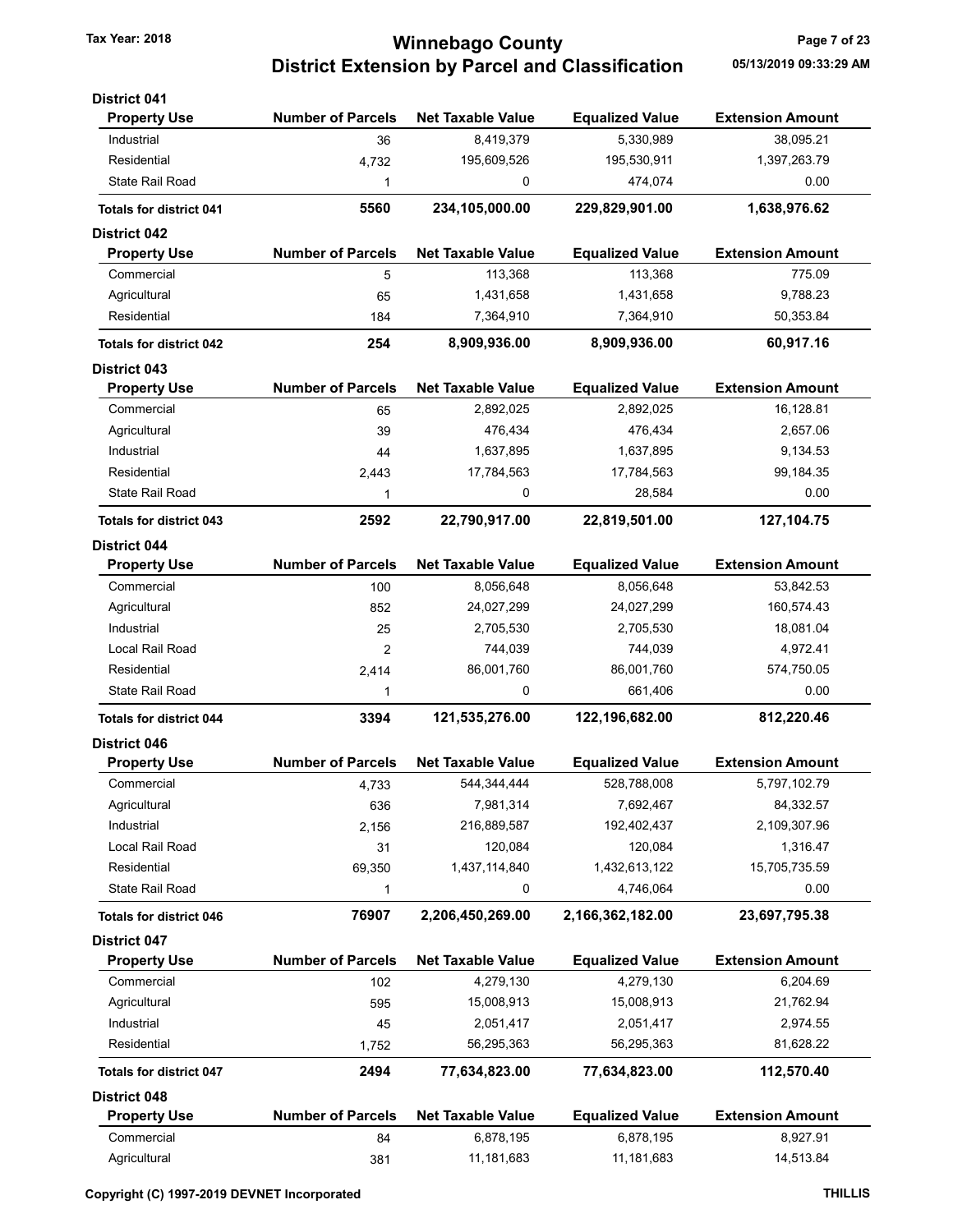# Tax Year: 2018 **Tax Year: 2018** Page 8 of 23 District Extension by Parcel and Classification 05/13/2019 09:33:29 AM

| <b>District 048</b>            |                          |                          |                        |                         |
|--------------------------------|--------------------------|--------------------------|------------------------|-------------------------|
| <b>Property Use</b>            | <b>Number of Parcels</b> | <b>Net Taxable Value</b> | <b>Equalized Value</b> | <b>Extension Amount</b> |
| Industrial                     | 25                       | 2,705,530                | 2,705,530              | 3,511.78                |
| Local Rail Road                | $\overline{2}$           | 744,039                  | 744,039                | 965.77                  |
| Residential                    | 2,086                    | 74,399,283               | 74,399,283             | 96,570.16               |
| <b>State Rail Road</b>         | 1                        | 0                        | 569,894                | 0.00                    |
| <b>Totals for district 048</b> | 2579                     | 95,908,730.00            | 96,478,624.00          | 124,489.46              |
| <b>District 049</b>            |                          |                          |                        |                         |
| <b>Property Use</b>            | <b>Number of Parcels</b> | <b>Net Taxable Value</b> | <b>Equalized Value</b> | <b>Extension Amount</b> |
| Commercial                     | 38                       | 2,801,797                | 2,801,797              | 4,286.77                |
| Agricultural                   | 301                      | 9,044,092                | 9,044,092              | 13,837.51               |
| Industrial                     | 4                        | 167,403                  | 167,403                | 256.12                  |
| Local Rail Road                | $\overline{2}$           | 473                      | 473                    | 0.72                    |
| Residential                    | 171                      | 4,924,733                | 4,924,733              | 7,534.81                |
| <b>State Rail Road</b>         | $\mathbf{1}$             | 0                        | 663,192                | 0.00                    |
| <b>Totals for district 049</b> | 517                      | 16,938,498.00            | 17,601,690.00          | 25,915.93               |
| <b>District 050</b>            |                          |                          |                        |                         |
| <b>Property Use</b>            | <b>Number of Parcels</b> | <b>Net Taxable Value</b> | <b>Equalized Value</b> | <b>Extension Amount</b> |
| Commercial                     | 75                       | 3,356,324                | 3,184,194              | 1,378.74                |
| Agricultural                   | 13                       | 86,694                   | 86,694                 | 37.52                   |
| Industrial                     | 16                       | 229,258                  | 188,750                | 81.73                   |
| Residential                    | 519                      | 11,515,178               | 11,464,129             | 4,963.91                |
| <b>Totals for district 050</b> | 623                      | 15, 187, 454.00          | 14,923,767.00          | 6,461.90                |
| <b>District 051</b>            |                          |                          |                        |                         |
| <b>Property Use</b>            | <b>Number of Parcels</b> | <b>Net Taxable Value</b> | <b>Equalized Value</b> | <b>Extension Amount</b> |
| Commercial                     | 5,147                    | 644,865,375              | 617,526,864            | 1,212,822.45            |
| Agricultural                   | 421                      | 3,594,826                | 3,504,277              | 6,882.39                |
| Industrial                     | 2,363                    | 250,708,505              | 221,409,561            | 434,848.38              |
| Local Rail Road                | 31                       | 120,084                  | 120,084                | 235.86                  |
| Residential                    | 78,815                   | 1,761,416,933            | 1,756,635,120          | 3,450,032.71            |
| <b>State Rail Road</b>         | 1                        | 0                        | 5,057,136              | 0.00                    |
| <b>Totals for district 051</b> | 86778                    | 2,660,705,723.00         | 2,604,253,042.00       | 5,104,821.79            |
| District 052                   |                          |                          |                        |                         |
| <b>Property Use</b>            | <b>Number of Parcels</b> | <b>Net Taxable Value</b> | <b>Equalized Value</b> | <b>Extension Amount</b> |
| Commercial                     | 4                        | 61,663                   | 0                      | 57.52                   |
| Industrial                     | 47                       | 2,219,543                | 0                      | 81,989.16               |
| Residential                    | 8                        | 3,009                    | 0                      | 0.00                    |
| <b>Totals for district 052</b> | 59                       | 2,284,215.00             | 0.00                   | 82,046.68               |
| District 053                   |                          |                          |                        |                         |
| <b>Property Use</b>            | <b>Number of Parcels</b> | <b>Net Taxable Value</b> | <b>Equalized Value</b> | <b>Extension Amount</b> |
| Commercial                     | 31                       | 1,881,011                | 1,881,011              | 1,698.54                |
| Agricultural                   | 11                       | 134,255                  | 134,255                | 121.23                  |
| Industrial                     | 4                        | 167,403                  | 167,403                | 151.17                  |
| Local Rail Road                | 2                        | 473                      | 473                    | 0.43                    |
| Residential                    | 96                       | 2,079,679                | 2,079,679              | 1,877.95                |
| <b>State Rail Road</b>         | 1                        | 0                        | 58,955                 | 0.00                    |
| <b>Totals for district 053</b> | 145                      | 4,262,821.00             | 4,321,776.00           | 3,849.32                |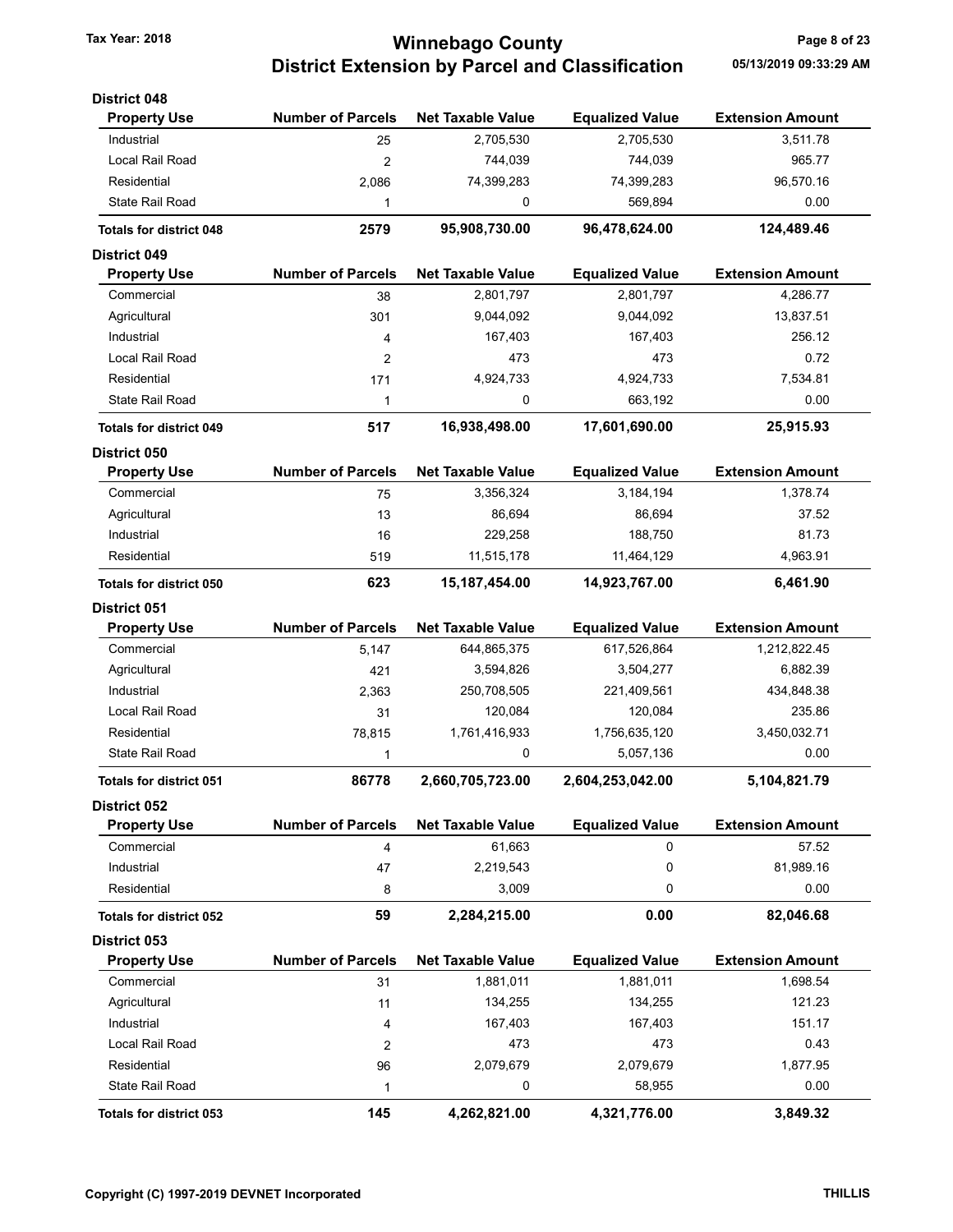# Tax Year: 2018 **Tax Year: 2018** Page 9 of 23 District Extension by Parcel and Classification 05/13/2019 09:33:29 AM

| <b>District 054</b>            |                          |                          |                        |                         |
|--------------------------------|--------------------------|--------------------------|------------------------|-------------------------|
| <b>Property Use</b>            | <b>Number of Parcels</b> | <b>Net Taxable Value</b> | <b>Equalized Value</b> | <b>Extension Amount</b> |
| Commercial                     | 201                      | 45,938,017               | 45,930,904             | 179,497.98              |
| Agricultural                   | 311                      | 6,438,810                | 6,317,084              | 24,687.16               |
| Industrial                     | 37                       | 6,055,937                | 3,426,211              | 13,389.65               |
| Residential                    | 5,620                    | 198,931,294              | 198,924,068            | 777,395.38              |
| <b>State Rail Road</b>         | 1                        | 0                        | 950,424                | 0.00                    |
| <b>Totals for district 054</b> | 6170                     | 257,364,058.00           | 255,548,691.00         | 994,970.17              |
| <b>District 055</b>            |                          |                          |                        |                         |
| <b>Property Use</b>            | <b>Number of Parcels</b> | <b>Net Taxable Value</b> | <b>Equalized Value</b> | <b>Extension Amount</b> |
| Commercial                     | 1,273                    | 184,760,940              | 170,873,050            | 511,935.92              |
| Agricultural                   | 453                      | 8,766,038                | 8,664,811              | 25,959.77               |
| Industrial                     | 769                      | 106,283,306              | 83,224,058             | 249,339.23              |
| Local Rail Road                | 1                        | 0                        | 0                      | 0.00                    |
| Residential                    | 26,213                   | 910,231,944              | 909,857,414            | 2,725,932.69            |
| <b>State Rail Road</b>         | 1                        | 0                        | 918,078                | 0.00                    |
| <b>Totals for district 055</b> | 28710                    | 1,210,042,228.00         | 1,173,537,411.00       | 3,513,167.61            |
| <b>District 056</b>            |                          |                          |                        |                         |
| <b>Property Use</b>            | <b>Number of Parcels</b> | <b>Net Taxable Value</b> | <b>Equalized Value</b> | <b>Extension Amount</b> |
| Commercial                     | 111                      | 4,860,424                | 4,860,424              | 9,429.18                |
| Agricultural                   | 826                      | 20,479,648               | 20,479,648             | 39,730.54               |
| Industrial                     | 45                       | 2,051,417                | 2,051,417              | 3,979.72                |
| Residential                    | 1,967                    | 62,240,657               | 62,240,657             | 120,747.10              |
| <b>Totals for district 056</b> | 2949                     | 89,632,146.00            | 89,632,146.00          | 173,886.54              |
| <b>District 057</b>            |                          |                          |                        |                         |
| <b>Property Use</b>            | <b>Number of Parcels</b> | <b>Net Taxable Value</b> | <b>Equalized Value</b> | <b>Extension Amount</b> |
| Commercial                     | 179                      | 12,472,050               | 10,889,882             | 23,010.37               |
| Agricultural                   | 338                      | 9,450,612                | 9,450,612              | 19,969.10               |
| Industrial                     | 36                       | 8,419,379                | 5,330,989              | 11,264.41               |
| Residential                    | 4,153                    | 173,251,546              | 173, 172, 931          | 365,914.09              |
| <b>State Rail Road</b>         | 1                        | 0                        | 333,096                | 0.00                    |
| <b>Totals for district 057</b> | 4707                     | 203,593,587.00           | 199,177,510.00         | 420,157.97              |
| District 058                   |                          |                          |                        |                         |
| <b>Property Use</b>            | <b>Number of Parcels</b> | <b>Net Taxable Value</b> | <b>Equalized Value</b> | <b>Extension Amount</b> |
| Commercial                     | 132                      | 10,431,844               | 10,431,844             | 22,063.39               |
| Agricultural                   | 1,048                    | 29,895,071               | 29,895,071             | 63,228.10               |
| Industrial                     | 33                       | 3,179,204                | 3,179,204              | 6,724.01                |
| Local Rail Road                | 4                        | 744,512                  | 744,512                | 1,574.64                |
| Residential                    | 2,868                    | 103,547,122              | 103,547,122            | 219,002.23              |
| <b>Totals for district 058</b> | 4085                     | 147,797,753.00           | 147,797,753.00         | 312,592.37              |
| District 059                   |                          |                          |                        |                         |
| <b>Property Use</b>            | <b>Number of Parcels</b> | <b>Net Taxable Value</b> | <b>Equalized Value</b> | <b>Extension Amount</b> |
| Commercial                     | 3,704                    | 420,000,122              | 405,789,244            | 1,984,309.58            |
| Agricultural                   | 190                      | 1,448,302                | 1,195,543              | 5,846.21                |
| Industrial                     | 1,664                    | 156,403,347              | 147,831,882            | 722,897.85              |
| Local Rail Road                | 30                       | 120,084                  | 120,084                | 587.23                  |
| Residential                    | 50,017                   | 955, 337, 236            | 950,921,654            | 4,650,007.37            |
| State Rail Road                | 1                        | 0                        | 3,791,527              | 0.00                    |
|                                |                          |                          |                        |                         |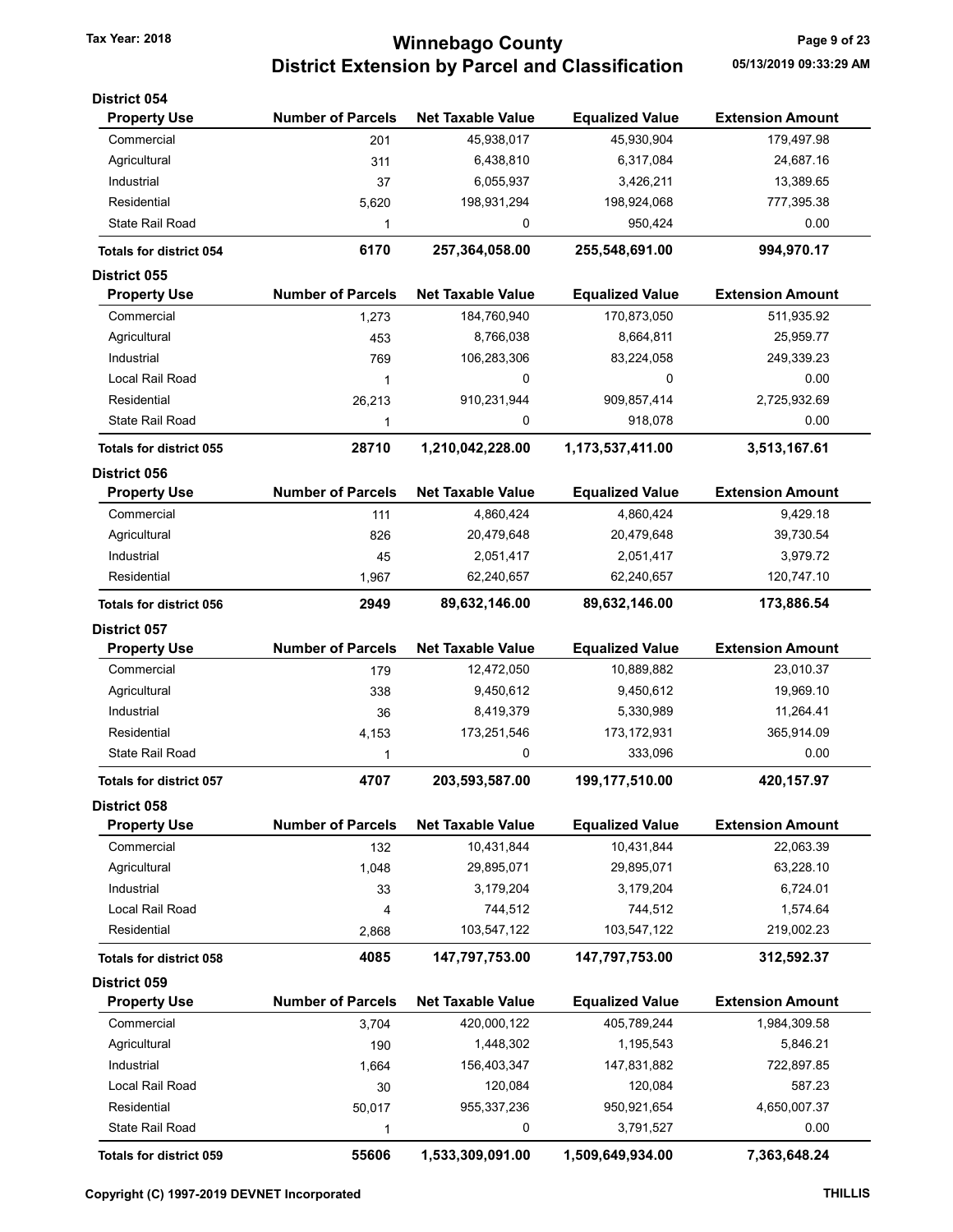# Tax Year: 2018 **Tax Year: 2018 Tax Year: 2018** Page 10 of 23 District Extension by Parcel and Classification 05/13/2019 09:33:29 AM

| <b>District 060</b>                        |                          |                          |                        |                         |
|--------------------------------------------|--------------------------|--------------------------|------------------------|-------------------------|
| <b>Property Use</b>                        | <b>Number of Parcels</b> | <b>Net Taxable Value</b> | <b>Equalized Value</b> | <b>Extension Amount</b> |
| Commercial                                 | 5,117                    | 615,265,393              | 587,337,868            | 630,214.00              |
| Agricultural                               | 1,435                    | 24,456,730               | 23,981,018             | 25,731.64               |
| Industrial                                 | 2,499                    | 259,953,680              | 225,801,722            | 242,285.08              |
| Local Rail Road                            | 31                       | 120,084                  | 120,084                | 128.83                  |
| Residential                                | 85,394                   | 1,949,020,584            | 1,944,223,884          | 2,086,151.54            |
| <b>State Rail Road</b>                     | 1                        | 0                        | 6,539,390              | 0.00                    |
| <b>Totals for district 060</b>             | 94477                    | 2,848,816,471.00         | 2,788,003,966.00       | 2,984,511.09            |
| <b>District 061</b>                        |                          |                          |                        |                         |
| <b>Property Use</b>                        | <b>Number of Parcels</b> | <b>Net Taxable Value</b> | <b>Equalized Value</b> | <b>Extension Amount</b> |
| Commercial                                 | 278                      | 22,074,686               | 21,536,774             | 44,602.56               |
| Agricultural                               | 51                       | 227,789                  | 227,789                | 471.75                  |
| Industrial                                 | 147                      | 15,071,446               | 14,569,971             | 30,174.44               |
| Residential                                | 3,066                    | 77, 111, 411             | 77,084,752             | 159,642.70              |
| State Rail Road                            | 1                        | 0                        | 1,101,773              | 0.00                    |
|                                            |                          |                          |                        |                         |
| <b>Totals for district 061</b>             | 3543                     | 114,485,332.00           | 114,521,059.00         | 234,891.45              |
| <b>District 062</b><br><b>Property Use</b> | <b>Number of Parcels</b> | <b>Net Taxable Value</b> | <b>Equalized Value</b> | <b>Extension Amount</b> |
| Commercial                                 | 29                       | 2,169,092                | 2,169,092              | 913.18                  |
| Agricultural                               | 31                       | 317,224                  | 317,224                | 133.53                  |
| Industrial                                 | 12                       | 979,400                  | 979,400                | 412.32                  |
| Residential                                |                          | 6,537,457                | 6,537,457              | 2,752.19                |
|                                            | 435                      |                          |                        |                         |
| <b>Totals for district 062</b>             | 507                      | 10,003,173.00            | 10,003,173.00          | 4,211.22                |
| <b>District 063</b>                        |                          |                          |                        |                         |
| <b>Property Use</b>                        | <b>Number of Parcels</b> | <b>Net Taxable Value</b> | <b>Equalized Value</b> | <b>Extension Amount</b> |
| Commercial                                 | 4                        | 36,776                   | 0                      | 457.50                  |
| Industrial                                 | 2                        | 54,819                   | 0                      | 0.00                    |
| <b>Totals for district 063</b>             | 6                        | 91,595.00                | 0.00                   | 457.50                  |
| <b>District 064</b>                        |                          |                          |                        |                         |
| <b>Property Use</b>                        | <b>Number of Parcels</b> | <b>Net Taxable Value</b> | <b>Equalized Value</b> | <b>Extension Amount</b> |
| Residential                                | 93                       | 557,260                  | 557,260                | 0.00                    |
| <b>Totals for district 064</b>             | 93                       | 557,260.00               | 557,260.00             | 0.00                    |
| <b>District 065</b>                        |                          |                          |                        |                         |
| <b>Property Use</b>                        | <b>Number of Parcels</b> | <b>Net Taxable Value</b> | <b>Equalized Value</b> | <b>Extension Amount</b> |
| Commercial                                 | 2                        | 15,548                   | 15,548                 | 132.11                  |
| Industrial                                 | 4                        | 87,530                   | 87,530                 | 743.74                  |
| Residential                                | 545                      | 1,349,408                | 1,349,408              | 11,465.82               |
| <b>Totals for district 065</b>             | 551                      | 1,452,486.00             | 1,452,486.00           | 12,341.67               |
| District 066                               |                          |                          |                        |                         |
| <b>Property Use</b>                        | <b>Number of Parcels</b> | <b>Net Taxable Value</b> | <b>Equalized Value</b> | <b>Extension Amount</b> |
| Commercial                                 | 71                       | 12,062,067               | 0                      | 123,626.74              |
| <b>Totals for district 066</b>             | 71                       | 12,062,067.00            | 0.00                   | 123,626.74              |
| <b>District 067</b>                        |                          |                          |                        |                         |
| <b>Property Use</b>                        | <b>Number of Parcels</b> | <b>Net Taxable Value</b> | <b>Equalized Value</b> | <b>Extension Amount</b> |
| Commercial                                 | 41                       | 930,592                  | 0                      | 53,332.54               |
| Industrial                                 |                          | 87,944                   | 0                      | 0.00                    |
|                                            | 16                       |                          |                        |                         |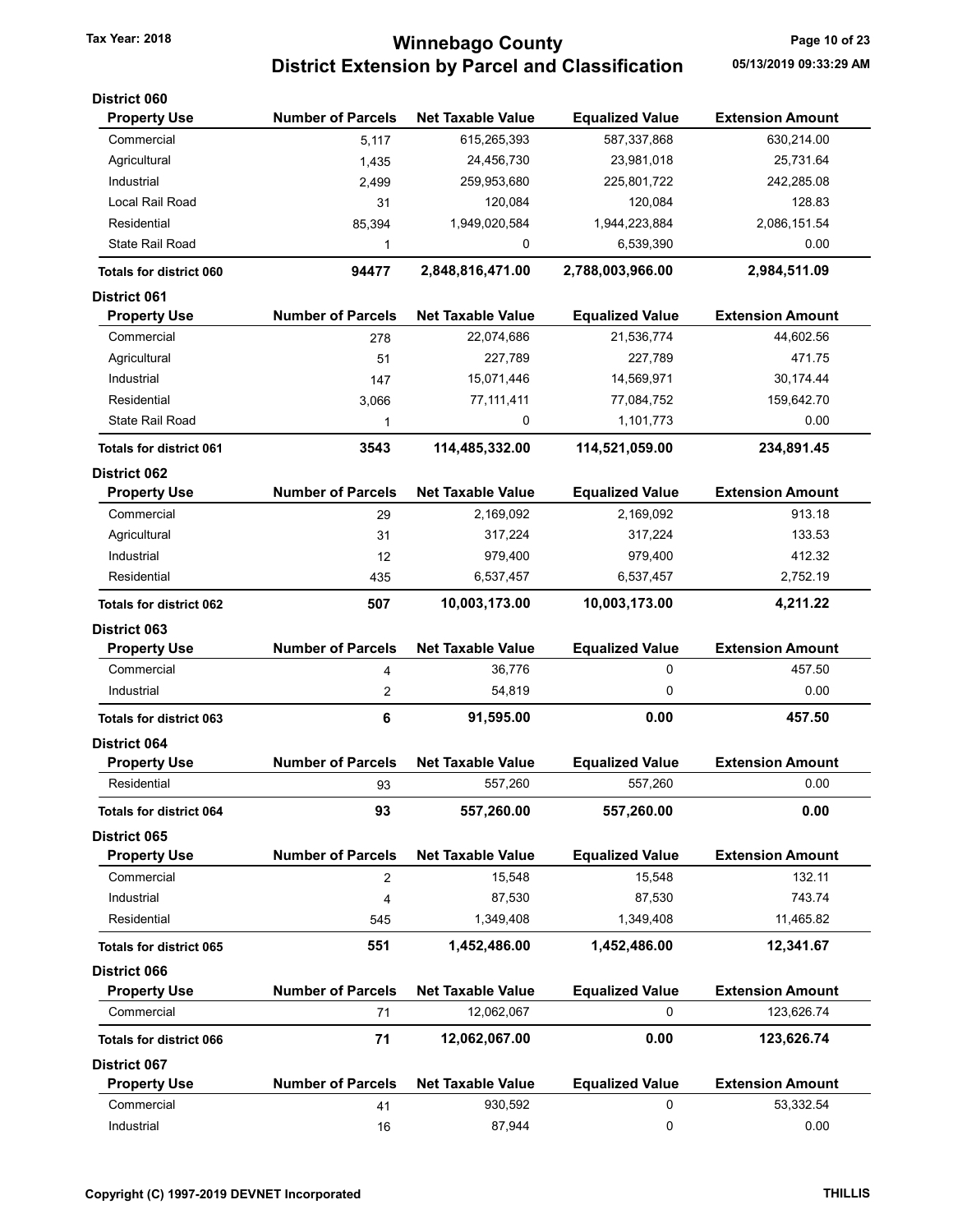### Tax Year: 2018 **Tax Year: 2018** Page 11 of 23 District Extension by Parcel and Classification 05/13/2019 09:33:29 AM

| <b>District 067</b>                 |                          |                          |                        |                         |
|-------------------------------------|--------------------------|--------------------------|------------------------|-------------------------|
| <b>Property Use</b>                 | <b>Number of Parcels</b> | <b>Net Taxable Value</b> | <b>Equalized Value</b> | <b>Extension Amount</b> |
| Residential                         | 1,710                    | 8,561,327                | 0                      | 31,612.60               |
| <b>Totals for district 067</b>      | 1767                     | 9,579,863.00             | 0.00                   | 84,945.14               |
| <b>District 068</b>                 |                          |                          |                        |                         |
| <b>Property Use</b>                 | <b>Number of Parcels</b> | <b>Net Taxable Value</b> | <b>Equalized Value</b> | <b>Extension Amount</b> |
| Commercial                          | 8                        | 68,084                   | 0                      | 7,663.58                |
| Industrial                          | 55                       | 835,816                  | 0                      | 23,713.06               |
| Residential                         | 16                       | 60,281                   | 0                      | 776.86                  |
| <b>Totals for district 068</b>      | 79                       | 964,181.00               | 0.00                   | 32,153.50               |
| <b>District 070</b>                 |                          |                          |                        |                         |
| <b>Property Use</b>                 | <b>Number of Parcels</b> | <b>Net Taxable Value</b> | <b>Equalized Value</b> | <b>Extension Amount</b> |
| Commercial                          | 966                      | 123,295,679              | 109,407,789            | 8,871,549.43            |
| Agricultural                        | 41                       | 533,843                  | 532,502                | 43,178.97               |
| Industrial                          | 626                      | 73,133,556               | 59,375,375             | 4,814,571.12            |
| Local Rail Road                     | 1                        | 0                        | 0                      | 0.00                    |
| Residential                         | 16,113                   | 442, 195, 138            | 441,834,361            | 35,827,022.33           |
| State Rail Road                     | 1                        | 0                        | 553,517                | 0.00                    |
| <b>Totals for district 070</b>      | 17748                    | 639,158,216.00           | 611,703,544.00         | 49,556,321.85           |
| <b>District 071</b>                 |                          |                          |                        |                         |
| <b>Property Use</b>                 | <b>Number of Parcels</b> | <b>Net Taxable Value</b> | <b>Equalized Value</b> | <b>Extension Amount</b> |
| Commercial                          | 206                      | 44,947,724               | 44,947,724             | 1,910,862.65            |
| Agricultural                        | 121                      | 3,326,321                | 3,326,321              | 141,411.89              |
| Industrial                          | 53                       | 7,237,010                | 7,142,129              | 303,633.34              |
| Residential                         | 5,275                    | 259,419,006              | 259,419,006            | 11,028,680.69           |
| <b>State Rail Road</b>              | 1                        | 0                        | 95,030                 | 0.00                    |
| <b>Totals for district 071</b>      | 5656                     | 314,930,061.00           | 314,930,210.00         | 13,384,588.57           |
| <b>District 072</b>                 |                          |                          |                        |                         |
| <b>Property Use</b>                 | <b>Number of Parcels</b> | <b>Net Taxable Value</b> | <b>Equalized Value</b> | <b>Extension Amount</b> |
| Commercial                          | 49                       | 9,679,401                | 9,679,401              | 413,397.55              |
| Agricultural                        | 135                      | 3,068,353                | 3,068,353              | 131,046.26              |
| Industrial                          | 10                       | 4,452,525                | 4,452,525              | 190,162.89              |
| Residential                         | 2,030                    | 108,247,170              | 108,247,170            | 4,623,128.19            |
|                                     | 2224                     | 125,447,449.00           | 125,447,449.00         | 5,357,734.89            |
| <b>Totals for district 072</b>      |                          |                          |                        |                         |
| District 073<br><b>Property Use</b> | <b>Number of Parcels</b> | <b>Net Taxable Value</b> | <b>Equalized Value</b> | <b>Extension Amount</b> |
| Commercial                          |                          | 1,152,467                | 1,152,467              | 45,054.56               |
|                                     | 23                       |                          |                        |                         |
| Agricultural                        | 377                      | 9,844,514                | 9,844,514              | 384,861.38              |
| Residential                         | 640                      | 20,770,109               | 20,770,109             | 811,986.68              |
| <b>Totals for district 073</b>      | 1040                     | 31,767,090.00            | 31,767,090.00          | 1,241,902.62            |
| District 074                        |                          |                          |                        |                         |
| <b>Property Use</b>                 | <b>Number of Parcels</b> | <b>Net Taxable Value</b> | <b>Equalized Value</b> | <b>Extension Amount</b> |
| Commercial                          | 149                      | 11,885,318               | 10,303,150             | 384,565.09              |
| Agricultural                        | 506                      | 13,858,722               | 13,858,722             | 517,276.73              |
| Industrial                          | 58                       | 13,588,488               | 10,500,098             | 391,916.13              |
| Residential                         | 4,826                    | 198,768,050              | 198,689,435            | 7,416,082.55            |
| State Rail Road                     | 1                        | 0                        | 440,903                | 0.00                    |
| <b>Totals for district 074</b>      | 5540                     | 238,100,578.00           | 233,792,308.00         | 8,709,840.50            |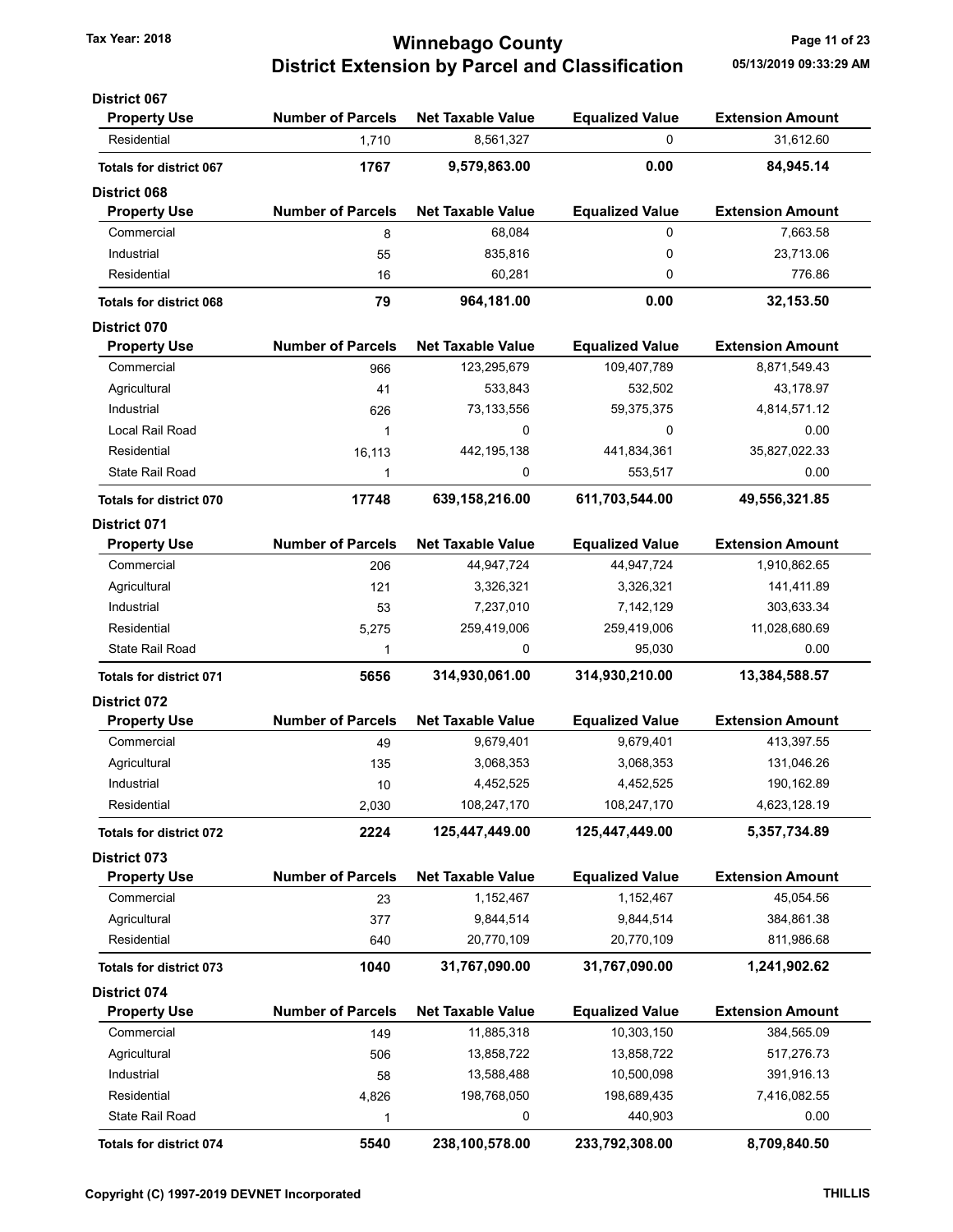# Tax Year: 2018 **Tax Year: 2018** Page 12 of 23 District Extension by Parcel and Classification 05/13/2019 09:33:29 AM

| <b>District 075</b>            |                          |                          |                        |                         |
|--------------------------------|--------------------------|--------------------------|------------------------|-------------------------|
| <b>Property Use</b>            | <b>Number of Parcels</b> | <b>Net Taxable Value</b> | <b>Equalized Value</b> | <b>Extension Amount</b> |
| Commercial                     | 1                        | 544,798                  | 544,798                | 40,899.62               |
| Agricultural                   | 4                        | 152,990                  | 152,990                | 11,485.41               |
| Residential                    | 3                        | 364,257                  | 364,257                | 27,345.87               |
| <b>Totals for district 075</b> | 8                        | 1,062,045.00             | 1,062,045.00           | 79,730.90               |
| <b>District 076</b>            |                          |                          |                        |                         |
| <b>Property Use</b>            | <b>Number of Parcels</b> | <b>Net Taxable Value</b> | <b>Equalized Value</b> | <b>Extension Amount</b> |
| Commercial                     | 4,174                    | 492,556,019              | 478,338,028            | 35, 161, 671. 90        |
| Agricultural                   | 1,133                    | 16,912,530               | 16,618,440             | 1,221,588.25            |
| Industrial                     | 1,866                    | 185,026,116              | 164,618,739            | 12,100,794.26           |
| Local Rail Road                | 30                       | 120,084                  | 120,084                | 8,827.15                |
| Residential                    | 67,746                   | 1,442,484,998            | 1,438,048,437          | 105,708,064.92          |
| State Rail Road                | 1                        | 0                        | 5,750,701              | 0.00                    |
| <b>Totals for district 076</b> | 74950                    | 2,137,099,747.00         | 2,103,494,429.00       | 154,200,946.48          |
| <b>District 077</b>            |                          |                          |                        |                         |
| <b>Property Use</b>            | <b>Number of Parcels</b> | <b>Net Taxable Value</b> | <b>Equalized Value</b> | <b>Extension Amount</b> |
| Commercial                     | 427                      | 67,664,910               | 66,082,742             | 1,805,843.23            |
| Agricultural                   | 1,139                    | 30,097,910               | 30,097,910             | 822,485.65              |
| Industrial                     | 121                      | 25,278,023               | 22,094,752             | 603,783.26              |
| Residential                    | 12,771                   | 587,204,335              | 587, 125, 720          | 16,044,384.02           |
| <b>State Rail Road</b>         | 1                        | 0                        | 535,933                | 0.00                    |
| Totals for district 077        | 14459                    | 710,245,178.00           | 705,937,057.00         | 19,276,496.16           |
| <b>District 078</b>            |                          |                          |                        |                         |
| <b>Property Use</b>            | <b>Number of Parcels</b> | <b>Net Taxable Value</b> | <b>Equalized Value</b> | <b>Extension Amount</b> |
| Commercial                     | 8                        | 247,238                  | 247,238                | 14,596.44               |
| Agricultural                   | 103                      | 2,115,717                | 1,935,436              | 114,264.27              |
| Residential                    | 238                      | 8,844,161                | 8,844,161              | 522, 141.63             |
| State Rail Road                | 1                        | 0                        | 40,878                 | 0.00                    |
| <b>Totals for district 078</b> | 350                      | 11,207,116.00            | 11,067,713.00          | 651,002.34              |
| <b>District 079</b>            |                          |                          |                        |                         |
| <b>Property Use</b>            | <b>Number of Parcels</b> | <b>Net Taxable Value</b> | <b>Equalized Value</b> | <b>Extension Amount</b> |
| Commercial                     | 298                      | 16,696,708               | 16,158,796             | 1,060,421.02            |
| Agricultural                   | 32                       | 309,701                  | 309,701                | 20,324.15               |
| Industrial                     | 149                      | 13,598,978               | 13,097,503             | 859,523.65              |
| Residential                    | 2,488                    | 48,453,560               | 48,426,901             | 3,178,016.22            |
| <b>State Rail Road</b>         | 1                        | 0                        | 1,197,657              | 0.00                    |
| <b>Totals for district 079</b> | 2968                     | 79,058,947.00            | 79,190,558.00          | 5,118,285.04            |
| District 080                   |                          |                          |                        |                         |
| <b>Property Use</b>            | <b>Number of Parcels</b> | <b>Net Taxable Value</b> | <b>Equalized Value</b> | <b>Extension Amount</b> |
| Commercial                     | 109                      | 4,805,382                | 4,805,382              | 363,829.84              |
| Agricultural                   | 719                      | 17,471,220               | 17,471,220             | 1,322,798.41            |
| Industrial                     | 45                       | 2,051,417                | 2,051,417              | 155,318.96              |
| Residential                    | 1,943                    | 61,245,866               | 61,245,866             | 4,637,108.08            |
| <b>Totals for district 080</b> | 2816                     | 85,573,885.00            | 85,573,885.00          | 6,479,055.29            |
| <b>District 081</b>            |                          |                          |                        |                         |
| <b>Property Use</b>            | <b>Number of Parcels</b> | <b>Net Taxable Value</b> | <b>Equalized Value</b> | <b>Extension Amount</b> |
| Commercial                     | 95                       | 4,526,422                | 4,354,292              | 329,702.60              |
| Agricultural                   | 997                      | 19,918,976               | 19,918,976             | 1,508,245.01            |
|                                |                          |                          |                        |                         |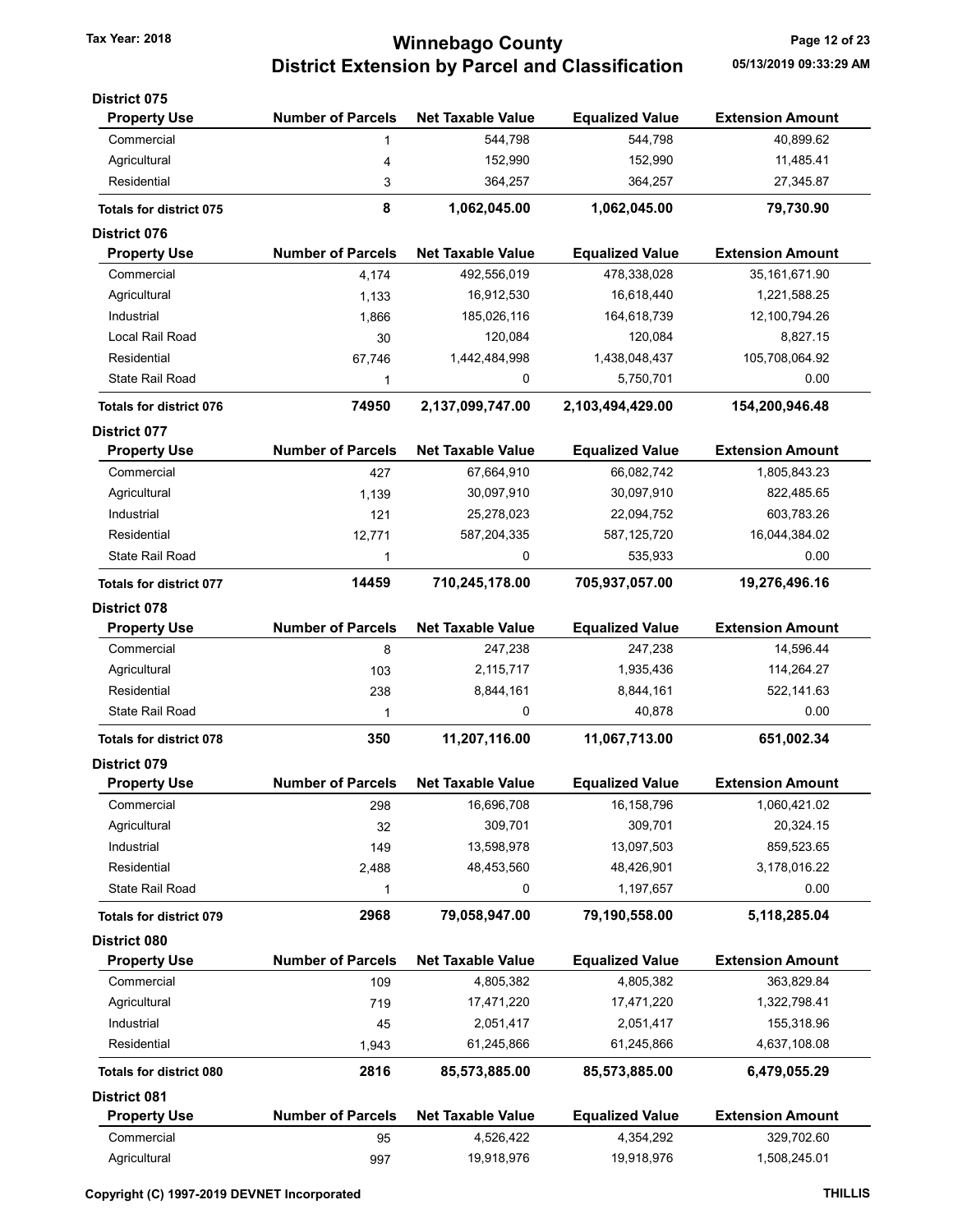# Tax Year: 2018 **Tax Year: 2018 Tax Year: 2018** Page 13 of 23 District Extension by Parcel and Classification 05/13/2019 09:33:29 AM

| <b>District 081</b>            |                          |                          |                        |                         |
|--------------------------------|--------------------------|--------------------------|------------------------|-------------------------|
| <b>Property Use</b>            | <b>Number of Parcels</b> | <b>Net Taxable Value</b> | <b>Equalized Value</b> | <b>Extension Amount</b> |
| Industrial                     | 18                       | 298,425                  | 257,917                | 19,529.20               |
| Residential                    | 2,133                    | 54,710,009               | 54,658,960             | 4,138,722.27            |
| <b>Totals for district 081</b> | 3243                     | 79,453,832.00            | 79,190,145.00          | 5,996,199.08            |
| <b>District 082</b>            |                          |                          |                        |                         |
| <b>Property Use</b>            | <b>Number of Parcels</b> | <b>Net Taxable Value</b> | <b>Equalized Value</b> | <b>Extension Amount</b> |
| Commercial                     | 134                      | 10,486,886               | 10,486,886             | 729,195.14              |
| Agricultural                   | 1,170                    | 33,086,512               | 33,086,512             | 2,300,637.73            |
| Industrial                     | 40                       | 4,743,523                | 4,743,523              | 329,836.13              |
| Local Rail Road                | 4                        | 744,512                  | 744,512                | 51,768.90               |
| Residential                    | 3,117                    | 109,170,473              | 109,170,473            | 7,591,059.66            |
| <b>State Rail Road</b>         | 1                        | 0                        | 1,383,152              | 0.00                    |
| <b>Totals for district 082</b> | 4466                     | 158,231,906.00           | 159,615,058.00         | 11,002,497.56           |
| <b>District 083</b>            |                          |                          |                        |                         |
| <b>Property Use</b>            | <b>Number of Parcels</b> | <b>Net Taxable Value</b> | <b>Equalized Value</b> | <b>Extension Amount</b> |
| Agricultural                   | 12                       | 258,262                  | 258,262                | 16,376.13               |
| Residential                    | 9                        | 364,086                  | 364,086                | 23,086.33               |
| <b>Totals for district 083</b> | 21                       | 622,348.00               | 622,348.00             | 39,462.46               |
| <b>District 084</b>            |                          |                          |                        |                         |
| <b>Property Use</b>            | <b>Number of Parcels</b> | <b>Net Taxable Value</b> | <b>Equalized Value</b> | <b>Extension Amount</b> |
| Commercial                     | 6,212                    | 720,824,042              | 690,425,951            | 3,443,154.17            |
| Agricultural                   | 5,338                    | 120,599,399              | 120, 123, 687          | 599,057.00              |
| Industrial                     | 2,865                    | 304,130,038              | 266,239,226            | 1,327,735.21            |
| Local Rail Road                | 35                       | 864,596                  | 864,596                | 4,311.76                |
| Residential                    | 106,552                  | 2,754,672,797            | 2,749,719,136          | 13,712,848.14           |
| State Rail Road                | 1                        | 0                        | 9,461,838              | 0.00                    |
| <b>Totals for district 084</b> | 121003                   | 3,901,090,872.00         | 3,836,834,434.00       | 19,087,106.28           |
| <b>District 085</b>            |                          |                          |                        |                         |
| <b>Property Use</b>            | <b>Number of Parcels</b> | <b>Net Taxable Value</b> | <b>Equalized Value</b> | <b>Extension Amount</b> |
| Agricultural                   | 12                       | 258,262                  | 258,262                | 1,721.06                |
| Residential                    | 9                        | 364.086                  | 364,086                | 2.426.27                |
| <b>Totals for district 085</b> | 21                       | 622,348.00               | 622,348.00             | 4,147.33                |
| <b>District 088</b>            |                          |                          |                        |                         |
| <b>Property Use</b>            | <b>Number of Parcels</b> | <b>Net Taxable Value</b> | <b>Equalized Value</b> | <b>Extension Amount</b> |
| Commercial                     | 34                       | 941,381                  | 0                      | 25,260.08               |
| Industrial                     | 3                        | 75,724                   | 0                      | 1,926.14                |
| Residential                    | 32                       | 321,391                  | 0                      | 90.36                   |
| <b>Totals for district 088</b> | 69                       | 1,338,496.00             | 0.00                   | 27,276.58               |
| <b>District 089</b>            |                          |                          |                        |                         |
| <b>Property Use</b>            | <b>Number of Parcels</b> | <b>Net Taxable Value</b> | <b>Equalized Value</b> | <b>Extension Amount</b> |
| Commercial                     | 45                       | 2,099,667                | 0                      | 32,985.72               |
| Industrial                     | 1                        | 7,745                    | 0                      | 152.26                  |
| Residential                    | 423                      | 4,336,372                | 0                      | 2,040.20                |
| <b>Totals for district 089</b> | 469                      | 6,443,784.00             | 0.00                   | 35,178.18               |
| <b>District 093</b>            |                          |                          |                        |                         |
| <b>Property Use</b>            | <b>Number of Parcels</b> | <b>Net Taxable Value</b> | <b>Equalized Value</b> | <b>Extension Amount</b> |
| Commercial                     | 8                        | 627,200                  | 0                      | 26,058.32               |
| Industrial                     | 11                       | 281,606                  | 0                      | 839.94                  |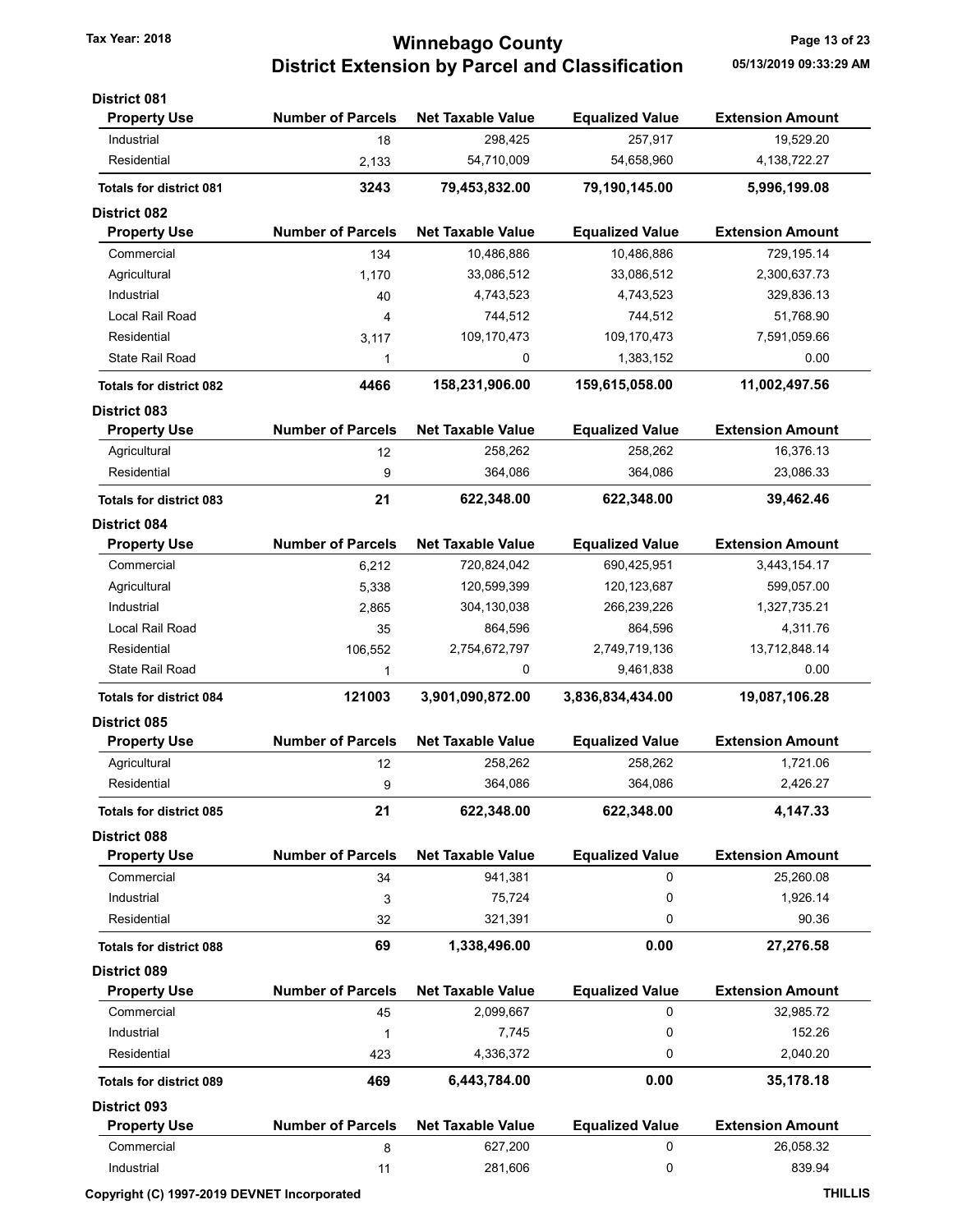### Tax Year: 2018 **Tax Year: 2018** Page 14 of 23 District Extension by Parcel and Classification 05/13/2019 09:33:29 AM

| <b>District 093</b>            |                          |                          |                        |                         |
|--------------------------------|--------------------------|--------------------------|------------------------|-------------------------|
| <b>Property Use</b>            | <b>Number of Parcels</b> | <b>Net Taxable Value</b> | <b>Equalized Value</b> | <b>Extension Amount</b> |
| Residential                    | 17                       | 249,973                  | 0                      | 18,676.18               |
| <b>Totals for district 093</b> | 36                       | 1,158,779.00             | 0.00                   | 45,574.44               |
| <b>District 094</b>            |                          |                          |                        |                         |
| <b>Property Use</b>            | <b>Number of Parcels</b> | <b>Net Taxable Value</b> | <b>Equalized Value</b> | <b>Extension Amount</b> |
| Commercial                     | 25                       | 1,341,822                | 0                      | 8,525.24                |
| Agricultural                   | 12                       | 50,874                   | 0                      | 4,540.90                |
| Industrial                     | 107                      | 28,225,886               | 0                      | 969,088.74              |
| <b>Totals for district 094</b> | 144                      | 29,618,582.00            | 0.00                   | 982,154.88              |
| <b>District 098</b>            |                          |                          |                        |                         |
| <b>Property Use</b>            | <b>Number of Parcels</b> | <b>Net Taxable Value</b> | <b>Equalized Value</b> | <b>Extension Amount</b> |
| Commercial                     | 26                       | 9,449,254                | 0                      | 997,637.72              |
| Residential                    | 4                        | 11,625                   | 0                      | 220.38                  |
| <b>Totals for district 098</b> | 30                       | 9,460,879.00             | 0.00                   | 997,858.10              |
| <b>District 101</b>            |                          |                          |                        |                         |
| <b>Property Use</b>            | <b>Number of Parcels</b> | <b>Net Taxable Value</b> | <b>Equalized Value</b> | <b>Extension Amount</b> |
| Commercial                     | 42                       | 2,461,276                | 2,461,276              | 1,043.55                |
| Agricultural                   | 1,084                    | 25,879,454               | 25,879,454             | 10,972.90               |
| Residential                    | 1,100                    | 36,352,446               | 36,352,446             | 15,413.67               |
| <b>Totals for district 101</b> | 2226                     | 64,693,176.00            | 64,693,176.00          | 27,430.12               |
| <b>District 102</b>            |                          |                          |                        |                         |
| <b>Property Use</b>            | <b>Number of Parcels</b> | <b>Net Taxable Value</b> | <b>Equalized Value</b> | <b>Extension Amount</b> |
| Commercial                     | 90                       | 4,203,095                | 4,030,965              | 1,640.56                |
| Agricultural                   | 800                      | 16,321,210               | 16,321,210             | 6,642.71                |
| Industrial                     | 18                       | 298,425                  | 257,917                | 104.94                  |
| Residential                    | 2,057                    | 51,363,161               | 51,312,112             | 20,882.64               |
| <b>Totals for district 102</b> | 2965                     | 72,185,891.00            | 71,922,204.00          | 29,270.85               |
| <b>District 104</b>            |                          |                          |                        |                         |
| <b>Property Use</b>            | <b>Number of Parcels</b> | <b>Net Taxable Value</b> | <b>Equalized Value</b> | <b>Extension Amount</b> |
| Commercial                     | 44                       | 1,260,904                | 0                      | 115,292.10              |
| Industrial                     | 44                       | 1,245,990                | 0                      | 9,529.46                |
| Local Rail Road                | 1                        | 0                        | 0                      | 0.00                    |
| Residential                    | 45                       | 294,432                  | 0                      | 17,676.46               |
| <b>Totals for district 104</b> | 134                      | 2,801,326.00             | 0.00                   | 142,498.02              |
| District 105                   |                          |                          |                        |                         |
| <b>Property Use</b>            | <b>Number of Parcels</b> | <b>Net Taxable Value</b> | <b>Equalized Value</b> | <b>Extension Amount</b> |
| Residential                    | 26                       | 391,645                  | 0                      | 55,336.90               |
| <b>Totals for district 105</b> | 26                       | 391,645.00               | 0.00                   | 55,336.90               |
| <b>District 106</b>            |                          |                          |                        |                         |
| <b>Property Use</b>            | <b>Number of Parcels</b> | <b>Net Taxable Value</b> | <b>Equalized Value</b> | <b>Extension Amount</b> |
| Commercial                     | 52                       | 1,115,559                | 0                      | 18,657.18               |
| Industrial                     | 13                       | 151,376                  | 0                      | 4,390.68                |
| Residential                    | 25                       | 281,772                  | 0                      | 5,533.22                |
| <b>Totals for district 106</b> | 90                       | 1,548,707.00             | 0.00                   | 28,581.08               |
| <b>District 107</b>            |                          |                          |                        |                         |
| <b>Property Use</b>            | <b>Number of Parcels</b> | <b>Net Taxable Value</b> | <b>Equalized Value</b> | <b>Extension Amount</b> |
| Commercial                     | 14                       | 887,216                  | 0                      | 120,937.98              |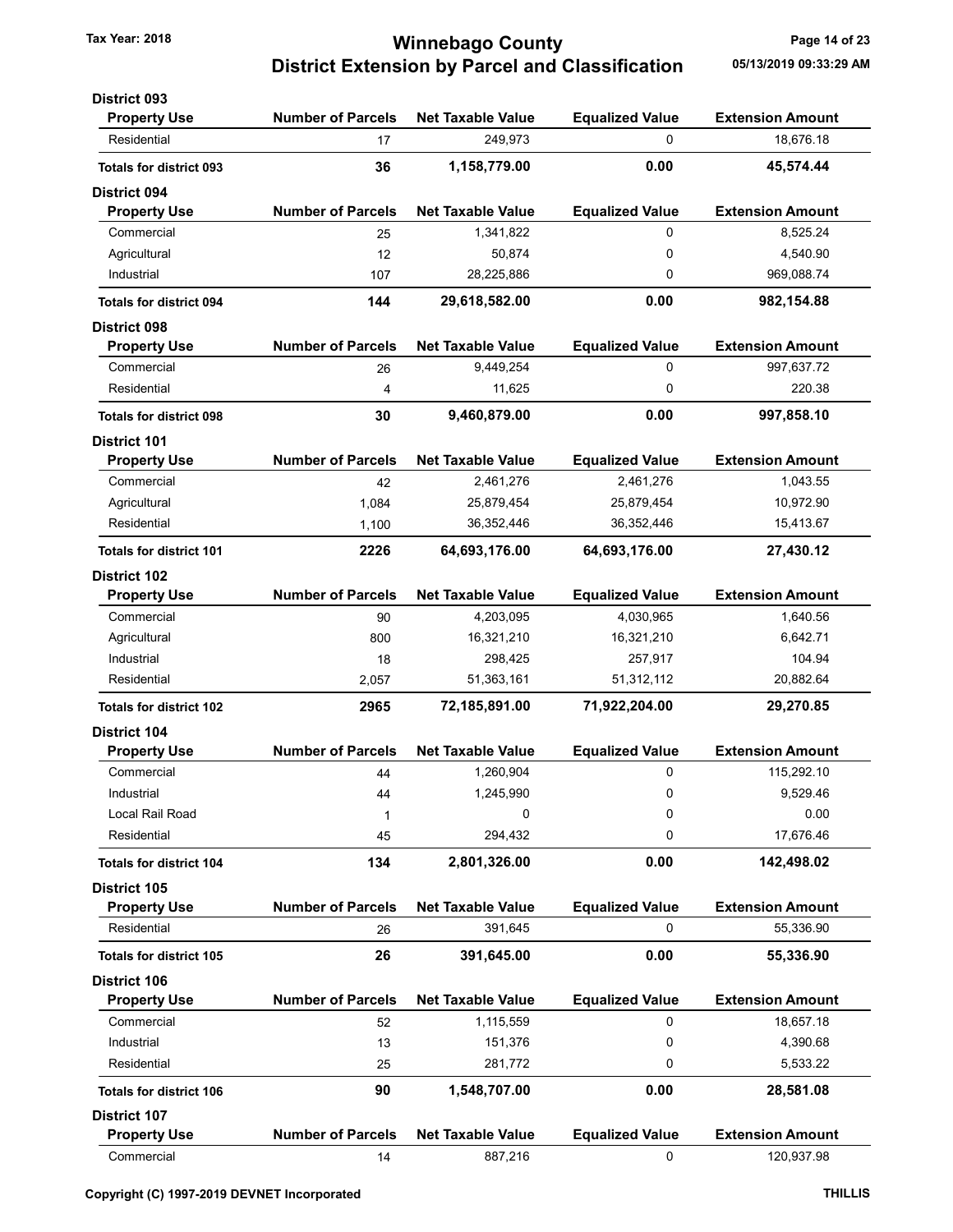### Tax Year: 2018 **Tax Year: 2018 Tax Year: 2018** Page 15 of 23 District Extension by Parcel and Classification 05/13/2019 09:33:29 AM

| <b>District 107</b>            |                          |                          |                        |                         |
|--------------------------------|--------------------------|--------------------------|------------------------|-------------------------|
| <b>Property Use</b>            | <b>Number of Parcels</b> | <b>Net Taxable Value</b> | <b>Equalized Value</b> | <b>Extension Amount</b> |
| Residential                    | 73                       | 736,590                  | 0                      | 101,028.28              |
| <b>Totals for district 107</b> | 87                       | 1,623,806.00             | 0.00                   | 221,966.26              |
| <b>District 109</b>            |                          |                          |                        |                         |
| <b>Property Use</b>            | <b>Number of Parcels</b> | <b>Net Taxable Value</b> | <b>Equalized Value</b> | <b>Extension Amount</b> |
| Residential                    | 9                        | 331,322                  | 331,322                | 5,711.13                |
| <b>Totals for district 109</b> | 9                        | 331,322.00               | 331,322.00             | 5,711.13                |
| <b>District 110</b>            |                          |                          |                        |                         |
| <b>Property Use</b>            | <b>Number of Parcels</b> | <b>Net Taxable Value</b> | <b>Equalized Value</b> | <b>Extension Amount</b> |
| Commercial                     | 15                       | 1,149,650                | 1,149,650              | 2,287.81                |
| Agricultural                   | 503                      | 12,908,458               | 12,908,458             | 25,687.83               |
| Residential                    | 348                      | 12,400,956               | 12,400,956             | 24,677.96               |
| <b>Totals for district 110</b> | 866                      | 26,459,064.00            | 26,459,064.00          | 52,653.60               |
| <b>District 111</b>            |                          |                          |                        |                         |
| <b>Property Use</b>            | <b>Number of Parcels</b> | <b>Net Taxable Value</b> | <b>Equalized Value</b> | <b>Extension Amount</b> |
| Commercial                     | 323                      | 40,865,474               | 40,865,474             | 111, 195.05             |
| Agricultural                   | 254                      | 5,024,877                | 4,999,800              | 13,604.54               |
| Industrial                     | 298                      | 41,960,989               | 39,342,371             | 107,050.56              |
| Residential                    | 6,118                    | 185, 132, 645            | 185, 132, 645          | 503,745.91              |
| State Rail Road                | 1                        | 0                        | 1,504,056              | 0.00                    |
| <b>Totals for district 111</b> | 6994                     | 272,983,985.00           | 271,844,346.00         | 735,596.06              |
| <b>District 112</b>            |                          |                          |                        |                         |
| <b>Property Use</b>            | <b>Number of Parcels</b> | <b>Net Taxable Value</b> | <b>Equalized Value</b> | <b>Extension Amount</b> |
| Commercial                     | 85                       | 3,822,234                | 3,650,104              | 10,475.79               |
| Agricultural                   | 406                      | 9,202,239                | 9,202,239              | 26,410.44               |
| Industrial                     | 17                       | 289,042                  | 248,534                | 713.29                  |
| Residential                    | 1,166                    | 24,814,182               | 24,763,133             | 71,069.65               |
| <b>Totals for district 112</b> | 1674                     | 38,127,697.00            | 37,864,010.00          | 108,669.17              |
| <b>District 113</b>            |                          |                          |                        |                         |
| <b>Property Use</b>            | <b>Number of Parcels</b> | <b>Net Taxable Value</b> | <b>Equalized Value</b> | <b>Extension Amount</b> |
| Commercial                     | 535                      | 84,987,472               | 72,445,140             | 34,411.44               |
| Agricultural                   | 187                      | 2,842,746                | 2,749,157              | 1,305.86                |
| Industrial                     | 480                      | 67,169,474               | 45,504,340             | 21,614.53               |
| Residential                    | 14,859                   | 463,027,901              | 462,739,112            | 219,801.76              |
| <b>Totals for district 113</b> | 16061                    | 618,027,593.00           | 583,437,749.00         | 277,133.59              |
| <b>District 114</b>            |                          |                          |                        |                         |
| <b>Property Use</b>            | <b>Number of Parcels</b> | <b>Net Taxable Value</b> | <b>Equalized Value</b> | <b>Extension Amount</b> |
| Commercial                     | 7                        | 361,246                  | 361,246                | 746.70                  |
| Agricultural                   | 325                      | 6,147,188                | 6,147,188              | 12,706.21               |
| Residential                    | 226                      | 8,127,130                | 8,127,130              | 16,798.76               |
| <b>Totals for district 114</b> | 558                      | 14,635,564.00            | 14,635,564.00          | 30,251.67               |
| District 115                   |                          |                          |                        |                         |
| <b>Property Use</b>            | <b>Number of Parcels</b> | <b>Net Taxable Value</b> | <b>Equalized Value</b> | <b>Extension Amount</b> |
| Commercial                     | 5                        | 380,861                  | 380,861                | 772.76                  |
| Agricultural                   | 396                      | 7,118,971                | 7,118,971              | 14,444.36               |
| Industrial                     | $\mathbf{1}$             | 9,383                    | 9,383                  | 19.04                   |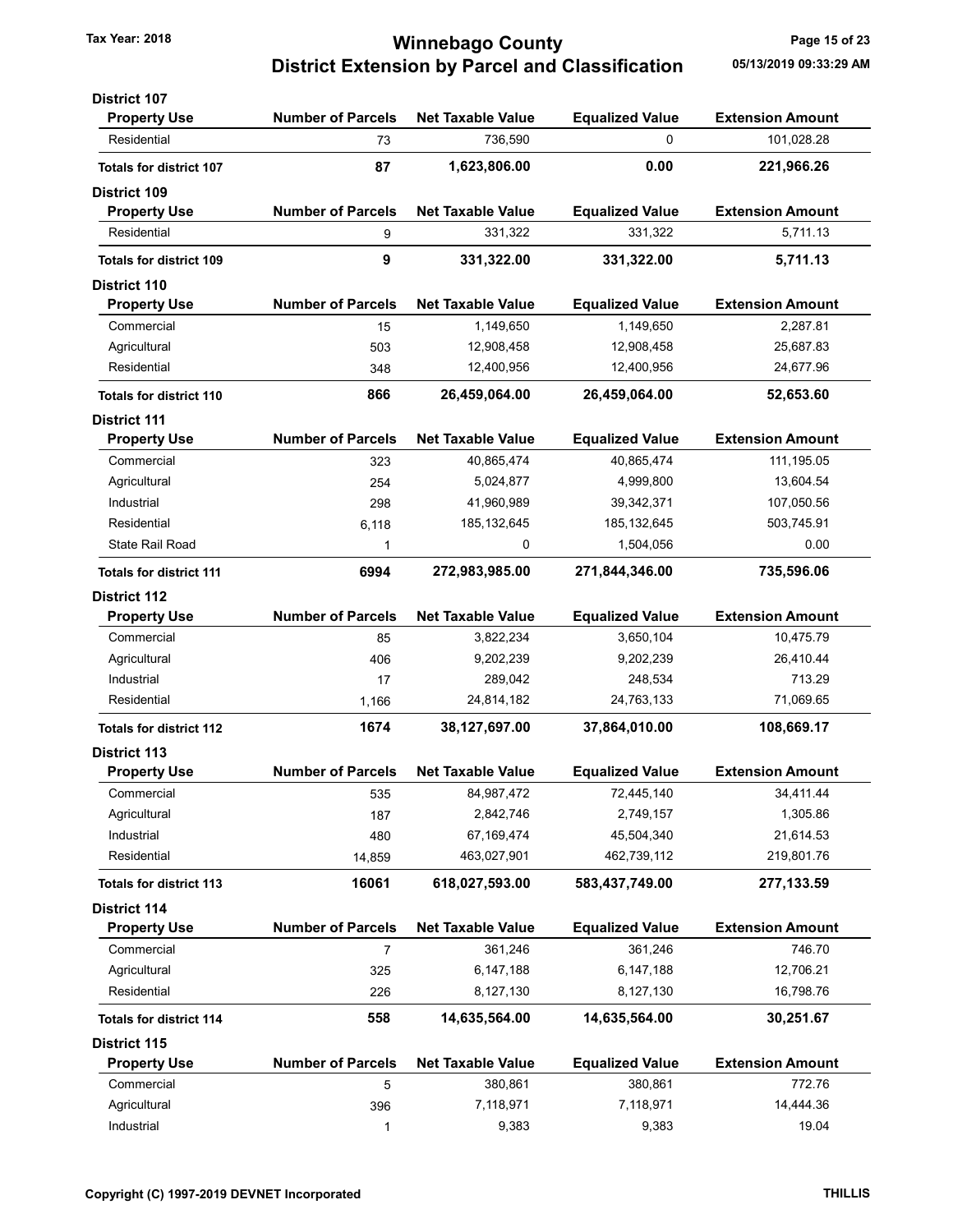### Tax Year: 2018 **Tax Year: 2018 Tax Year: 2018** Page 16 of 23 District Extension by Parcel and Classification 05/13/2019 09:33:29 AM

| <b>District 115</b>            |                          |                          |                        |                         |
|--------------------------------|--------------------------|--------------------------|------------------------|-------------------------|
| <b>Property Use</b>            | <b>Number of Parcels</b> | <b>Net Taxable Value</b> | <b>Equalized Value</b> | <b>Extension Amount</b> |
| Residential                    | 891                      | 26,548,979               | 26,548,979             | 53,867.42               |
| <b>Totals for district 115</b> | 1293                     | 34,058,194.00            | 34,058,194.00          | 69,103.58               |
| <b>District 116</b>            |                          |                          |                        |                         |
| <b>Property Use</b>            | <b>Number of Parcels</b> | <b>Net Taxable Value</b> | <b>Equalized Value</b> | <b>Extension Amount</b> |
| Commercial                     | 33                       | 1,623,327                | 1,623,327              | 3,270.99                |
| Agricultural                   | 417                      | 9,176,552                | 9,176,552              | 18,490.71               |
| Industrial                     | 43                       | 11,647,566               | 11,647,566             | 23,469.86               |
| Residential                    | 1,669                    | 62,107,610               | 62,107,610             | 125, 147.29             |
| <b>State Rail Road</b>         | 1                        | 0                        | 408,422                | 0.00                    |
| <b>Totals for district 116</b> | 2163                     | 84,555,055.00            | 84,963,477.00          | 170,378.85              |
| <b>District 117</b>            |                          |                          |                        |                         |
| <b>Property Use</b>            | <b>Number of Parcels</b> | <b>Net Taxable Value</b> | <b>Equalized Value</b> | <b>Extension Amount</b> |
| Commercial                     | 92                       | 3,606,351                | 3,606,351              | 6,779.92                |
| Agricultural                   | 448                      | 10,615,337               | 10,615,337             | 19,956.90               |
| Industrial                     | 45                       | 2,051,417                | 2,051,417              | 3,856.68                |
| Residential                    | 1,682                    | 53,551,508               | 53,551,508             | 100,677.03              |
| <b>Totals for district 117</b> | 2267                     | 69,824,613.00            | 69,824,613.00          | 131,270.53              |
| <b>District 118</b>            |                          |                          |                        |                         |
| <b>Property Use</b>            | <b>Number of Parcels</b> | <b>Net Taxable Value</b> | <b>Equalized Value</b> | <b>Extension Amount</b> |
| Commercial                     | 4,266                    | 488,995,506              | 473,431,957            | 670,379.48              |
| Agricultural                   | 724                      | 10,691,438               | 10,334,392             | 14,633.47               |
| Industrial                     | 1,683                    | 139,259,351              | 129,377,545            | 183,198.46              |
| Local Rail Road                | 31                       | 120,084                  | 120,084                | 169.99                  |
| Residential                    | 62,899                   | 1,242,871,716            | 1,238,363,167          | 1,753,521.19            |
| <b>State Rail Road</b>         | 1                        | 0                        | 4,626,912              | 0.00                    |
| <b>Totals for district 118</b> | 69604                    | 1,881,938,095.00         | 1,856,254,057.00       | 2,621,902.59            |
| <b>District 119</b>            |                          |                          |                        |                         |
| <b>Property Use</b>            | <b>Number of Parcels</b> | <b>Net Taxable Value</b> | <b>Equalized Value</b> | <b>Extension Amount</b> |
| Commercial                     | 344                      | 23,033,137               | 21,126,503             | 32,703.80               |
| Agricultural                   | 351                      | 9,469,105                | 9,469,105              | 14,658.22               |
| Industrial                     | 150                      | 18,367,232               | 14,833,676             | 22,962.56               |
| Residential                    | 5,991                    | 212,887,629              | 212,790,312            | 329,399.52              |
| <b>State Rail Road</b>         | 1                        | 0                        | 994,063                | 0.00                    |
| <b>Totals for district 119</b> | 6837                     | 263,757,103.00           | 259,213,659.00         | 399,724.10              |
| <b>District 120</b>            |                          |                          |                        |                         |
| <b>Property Use</b>            | <b>Number of Parcels</b> | <b>Net Taxable Value</b> | <b>Equalized Value</b> | <b>Extension Amount</b> |
| Commercial                     | 355                      | 60,695,633               | 60,482,187             | 105,964.80              |
| Agricultural                   | 254                      | 6,217,591                | 6,217,591              | 10,893.33               |
| Industrial                     | 119                      | 20,502,651               | 20,351,461             | 35,655.81               |
| Residential                    | 7,859                    | 365,674,396              | 365,666,439            | 640,647.39              |
| State Rail Road                | 1                        | 0                        | 695,299                | 0.00                    |
| <b>Totals for district 120</b> | 8588                     | 453,090,271.00           | 453,412,977.00         | 793,161.33              |
| <b>District 121</b>            |                          |                          |                        |                         |
| <b>Property Use</b>            | <b>Number of Parcels</b> | <b>Net Taxable Value</b> | <b>Equalized Value</b> | <b>Extension Amount</b> |
| Commercial                     | 48                       | 3,474,576                | 3,474,576              | 15,183.87               |
| Agricultural                   | 448                      | 13,437,668               | 13,437,668             | 58,722.60               |
| Industrial                     | 4                        | 167,403                  | 167,403                | 731.55                  |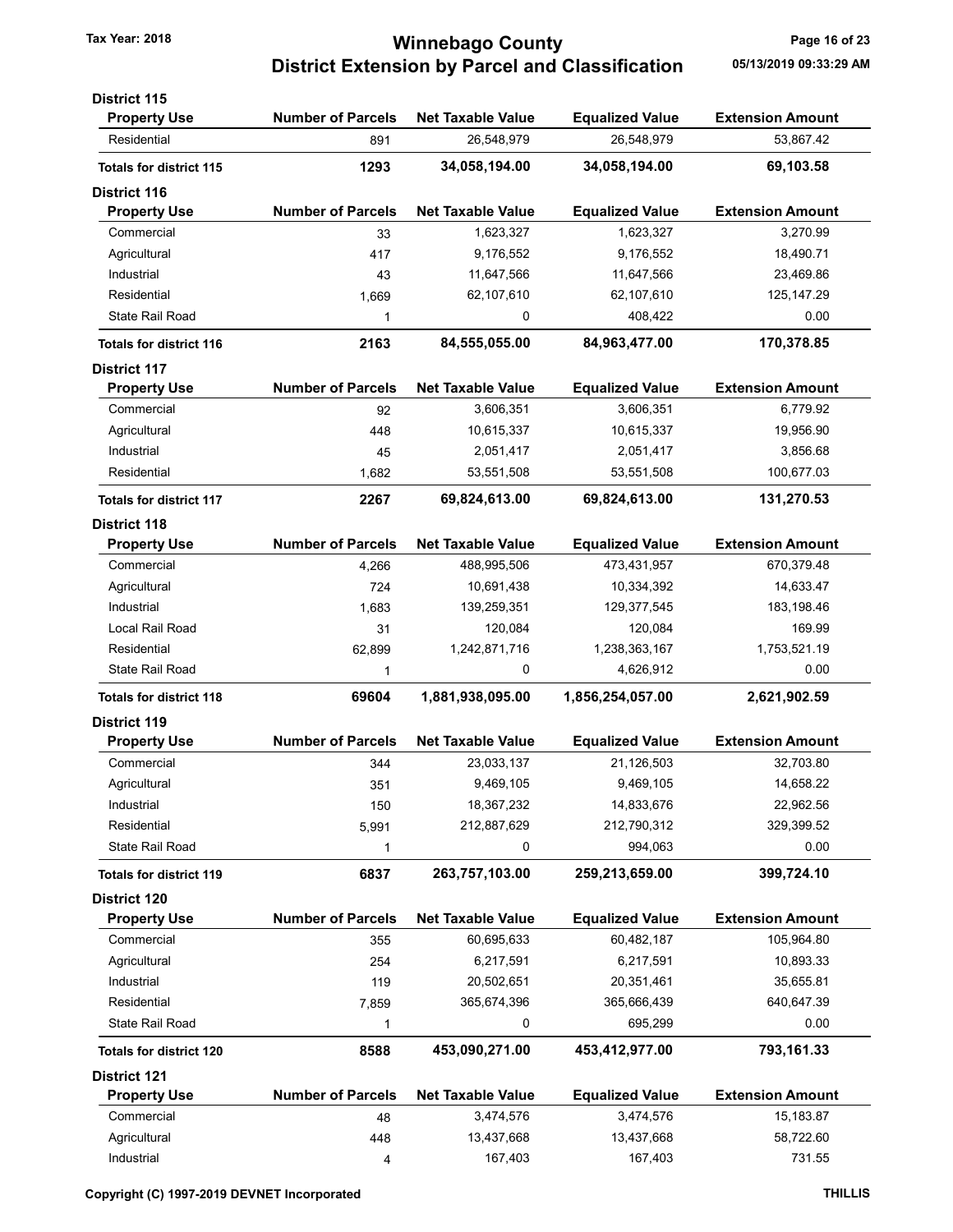### Tax Year: 2018 **Tax Year: 2018** Page 17 of 23 District Extension by Parcel and Classification 05/13/2019 09:33:29 AM

| <b>District 121</b>            |                          |                          |                        |                         |
|--------------------------------|--------------------------|--------------------------|------------------------|-------------------------|
| <b>Property Use</b>            | <b>Number of Parcels</b> | <b>Net Taxable Value</b> | <b>Equalized Value</b> | <b>Extension Amount</b> |
| Local Rail Road                | $\overline{2}$           | 473                      | 473                    | 2.07                    |
| Residential                    | 241                      | 7,668,588                | 7,668,588              | 33,511.72               |
| <b>State Rail Road</b>         | 1                        | 0                        | 663,192                | 0.00                    |
| <b>Totals for district 121</b> | 744                      | 24,748,708.00            | 25,411,900.00          | 108,151.81              |
| <b>District 122</b>            |                          |                          |                        |                         |
| <b>Property Use</b>            | <b>Number of Parcels</b> | <b>Net Taxable Value</b> | <b>Equalized Value</b> | <b>Extension Amount</b> |
| Commercial                     | 20                       | 950,380                  | 950,380                | 1,102.43                |
| Agricultural                   | 256                      | 6,823,808                | 6,823,808              | 7,915.61                |
| Residential                    | 526                      | 15,824,360               | 15,824,360             | 18,356.54               |
| <b>Totals for district 122</b> | 802                      | 23,598,548.00            | 23,598,548.00          | 27,374.58               |
| <b>District 123</b>            |                          |                          |                        |                         |
| <b>Property Use</b>            | <b>Number of Parcels</b> | <b>Net Taxable Value</b> | <b>Equalized Value</b> | <b>Extension Amount</b> |
| Commercial                     | 84                       | 6,878,195                | 6,878,195              | 13,460.59               |
| Agricultural                   | 381                      | 11, 181, 683             | 11,181,683             | 21,882.51               |
| Industrial                     | 25                       | 2,705,530                | 2,705,530              | 5,294.71                |
| Local Rail Road                | 2                        | 744,039                  | 744,039                | 1,456.08                |
| Residential                    | 2,086                    | 74,399,283               | 74,399,283             | 145,599.38              |
| State Rail Road                | 1                        | 0                        | 569,894                | 0.00                    |
| <b>Totals for district 123</b> | 2579                     | 95,908,730.00            | 96,478,624.00          | 187,693.27              |
| <b>District 124</b>            |                          |                          |                        |                         |
| <b>Property Use</b>            | <b>Number of Parcels</b> | <b>Net Taxable Value</b> | <b>Equalized Value</b> | <b>Extension Amount</b> |
| Commercial                     | 140                      | 7,080,927                | 7,080,927              | 3,837.83                |
| Agricultural                   | 896                      | 24,053,005               | 24,053,005             | 13,036.47               |
| Industrial                     | 49                       | 2,218,820                | 2,218,820              | 1,202.59                |
| Local Rail Road                | 2                        | 473                      | 473                    | 0.26                    |
| Residential                    | 1,923                    | 61,220,096               | 61,220,096             | 33,181.41               |
| <b>Totals for district 124</b> | 3010                     | 94,573,321.00            | 94,573,321.00          | 51,258.56               |
| <b>District 125</b>            |                          |                          |                        |                         |
| <b>Property Use</b>            | <b>Number of Parcels</b> | <b>Net Taxable Value</b> | <b>Equalized Value</b> | <b>Extension Amount</b> |
| Commercial                     | 19                       | 1,651,446                | 0                      | 116,368.70              |
| Residential                    | 2                        | 57,583                   | 0                      | 1,616.60                |
| <b>Totals for district 125</b> | 21                       | 1,709,029.00             | 0.00                   | 117,985.30              |
| <b>District 126</b>            |                          |                          |                        |                         |
| <b>Property Use</b>            | <b>Number of Parcels</b> | <b>Net Taxable Value</b> | <b>Equalized Value</b> | <b>Extension Amount</b> |
| Residential                    | 19                       | 255,547                  | 0                      | 26,539.48               |
| <b>Totals for district 126</b> | 19                       | 255,547.00               | 0.00                   | 26,539.48               |
| <b>District 127</b>            |                          |                          |                        |                         |
| <b>Property Use</b>            | <b>Number of Parcels</b> | <b>Net Taxable Value</b> | <b>Equalized Value</b> | <b>Extension Amount</b> |
| Commercial                     | 1                        | 24,661                   | 0                      | 0.00                    |
| Residential                    | 134                      | 1,904,171                | 0                      | 127,766.84              |
| <b>Totals for district 127</b> | 135                      | 1,928,832.00             | 0.00                   | 127,766.84              |
| <b>District 128</b>            |                          |                          |                        |                         |
| <b>Property Use</b>            | <b>Number of Parcels</b> | <b>Net Taxable Value</b> | <b>Equalized Value</b> | <b>Extension Amount</b> |
| Industrial                     | 25                       | 1,784,057                | 0                      | 42,082.00               |
| <b>Totals for district 128</b> | 25                       | 1,784,057.00             | 0.00                   | 42,082.00               |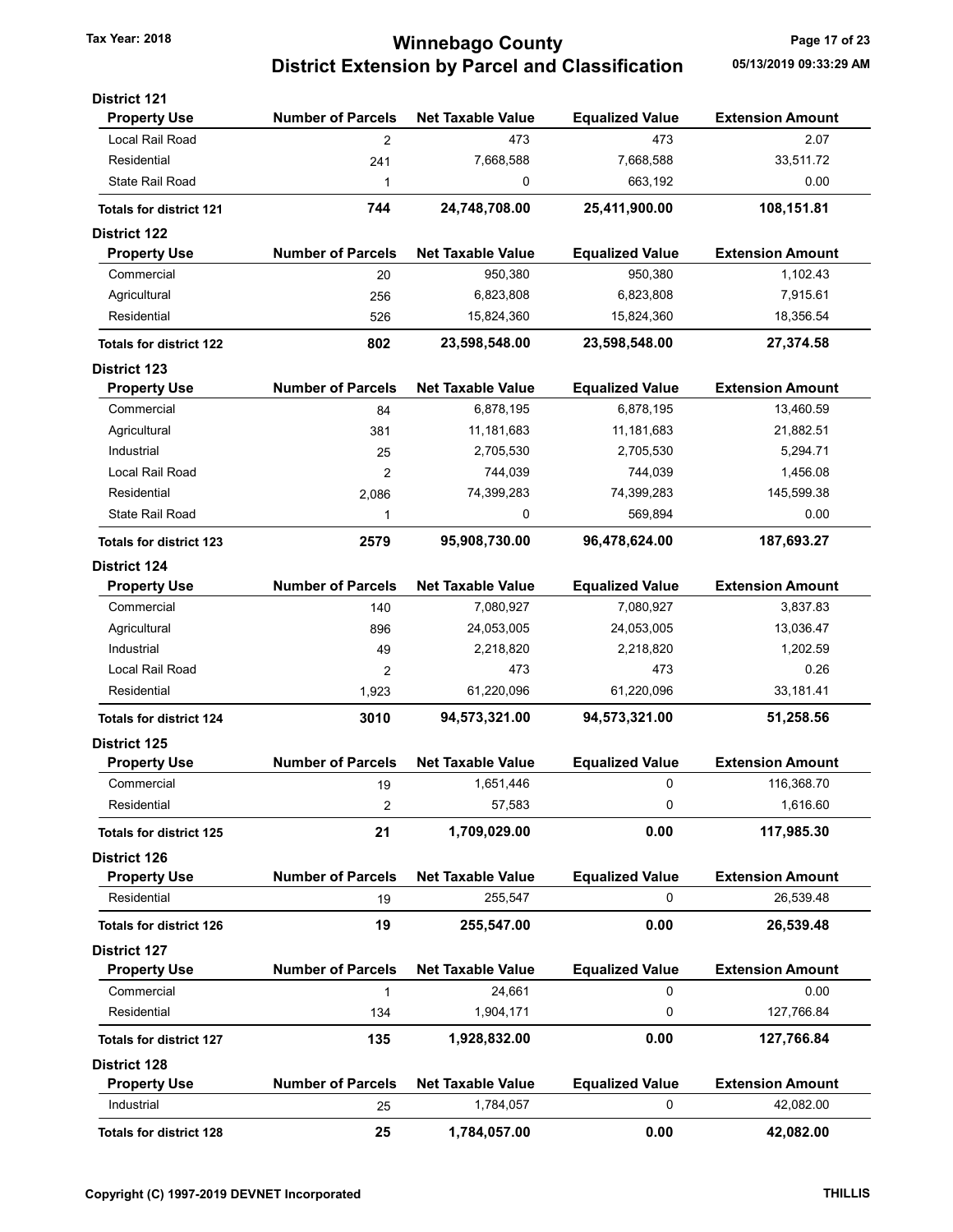### Tax Year: 2018 **Tax Year: 2018 Tax Year: 2018** Page 18 of 23 District Extension by Parcel and Classification 05/13/2019 09:33:29 AM

| <b>District 129</b>            |                          |                          |                        |                         |
|--------------------------------|--------------------------|--------------------------|------------------------|-------------------------|
| <b>Property Use</b>            | <b>Number of Parcels</b> | <b>Net Taxable Value</b> | <b>Equalized Value</b> | <b>Extension Amount</b> |
| Residential                    | 17                       | 298,809                  | 0                      | 41.134.96               |
| <b>Totals for district 129</b> | 17                       | 298,809.00               | 0.00                   | 41,134.96               |
| <b>District 130</b>            |                          |                          |                        |                         |
| <b>Property Use</b>            | <b>Number of Parcels</b> | <b>Net Taxable Value</b> | <b>Equalized Value</b> | <b>Extension Amount</b> |
| Commercial                     | 1                        | 6,389                    | 0                      | 345.62                  |
| Residential                    | 402                      | 1,619,594                | 0                      | 135,787.12              |
| <b>Totals for district 130</b> | 403                      | 1,625,983.00             | 0.00                   | 136, 132. 74            |
| <b>District 132</b>            |                          |                          |                        |                         |
| <b>Property Use</b>            | <b>Number of Parcels</b> | <b>Net Taxable Value</b> | <b>Equalized Value</b> | <b>Extension Amount</b> |
| Commercial                     | 176                      | 8,925,106                | 0                      | 61,233.10               |
| Industrial                     | 30                       | 2,254,648                | 0                      | 54,292.02               |
| Residential                    | 31                       | 441,215                  | 0                      | 8,442.84                |
| <b>Totals for district 132</b> | 237                      | 11,620,969.00            | 0.00                   | 123,967.96              |
| <b>District 133</b>            |                          |                          |                        |                         |
| <b>Property Use</b>            | <b>Number of Parcels</b> | <b>Net Taxable Value</b> | <b>Equalized Value</b> | <b>Extension Amount</b> |
| Commercial                     | 7                        | 1,802,975                | 0                      | 210,260.64              |
| Agricultural                   | 9                        | 71,142                   | 0                      | 5,801.82                |
| Industrial                     | 20                       | 6,734,177                | 0                      | 29,914.64               |
| Residential                    | 9                        | 71,776                   | 0                      | 2,264.94                |
|                                |                          |                          |                        |                         |
| <b>Totals for district 133</b> | 45                       | 8,680,070.00             | 0.00                   | 248,242.04              |
| <b>District 134</b>            |                          |                          |                        |                         |
| <b>Property Use</b>            | <b>Number of Parcels</b> | <b>Net Taxable Value</b> | <b>Equalized Value</b> | <b>Extension Amount</b> |
| Commercial                     | 7                        | 87,782                   | 0                      | 0.00                    |
| <b>Totals for district 134</b> | $\overline{\mathbf{r}}$  | 87,782.00                | 0.00                   | 0.00                    |
| <b>District 135</b>            |                          |                          |                        |                         |
| <b>Property Use</b>            | <b>Number of Parcels</b> | <b>Net Taxable Value</b> | <b>Equalized Value</b> | <b>Extension Amount</b> |
| Commercial                     | 70                       | 7,654,365                | 0                      | 358,246.80              |
| Industrial                     | 3                        | 117,974                  | 0                      | 0.00                    |
| Residential                    | 191                      | 3,025,687                | 0                      | 29,985.42               |
| <b>Totals for district 135</b> | 264                      | 10,798,026.00            | 0.00                   | 388,232.22              |
| <b>District 136</b>            |                          |                          |                        |                         |
| <b>Property Use</b>            | <b>Number of Parcels</b> | <b>Net Taxable Value</b> | <b>Equalized Value</b> | <b>Extension Amount</b> |
| Residential                    | 27                       | 3,315,753                | 3,315,753              | 27,683.64               |
| <b>Totals for district 136</b> | 27                       | 3,315,753.00             | 3,315,753.00           | 27,683.64               |
| <b>District 137</b>            |                          |                          |                        |                         |
| <b>Property Use</b>            | <b>Number of Parcels</b> | <b>Net Taxable Value</b> | <b>Equalized Value</b> | <b>Extension Amount</b> |
| Commercial                     | $\mathbf{1}$             | 1,723,912                | 0                      | 125,326.42              |
| Residential                    | 1                        | 13,219                   | 0                      | 0.00                    |
| <b>Totals for district 137</b> | $\mathbf{2}$             | 1,737,131.00             | 0.00                   | 125,326.42              |
| <b>District 138</b>            |                          |                          |                        |                         |
| <b>Property Use</b>            | <b>Number of Parcels</b> | <b>Net Taxable Value</b> | <b>Equalized Value</b> | <b>Extension Amount</b> |
| Commercial                     | 114                      | 2,286,301                | 0                      | 37,882.54               |
| Industrial                     | 53                       | 906,498                  | 0                      | 371.74                  |
| Local Rail Road                | 1                        | 4,498                    | 0                      | 0.00                    |
| Residential                    | 359                      | 2,642,491                | 0                      | 10,279.92               |
|                                |                          |                          |                        |                         |
| <b>Totals for district 138</b> | 527                      | 5,839,788.00             | 0.00                   | 48,534.20               |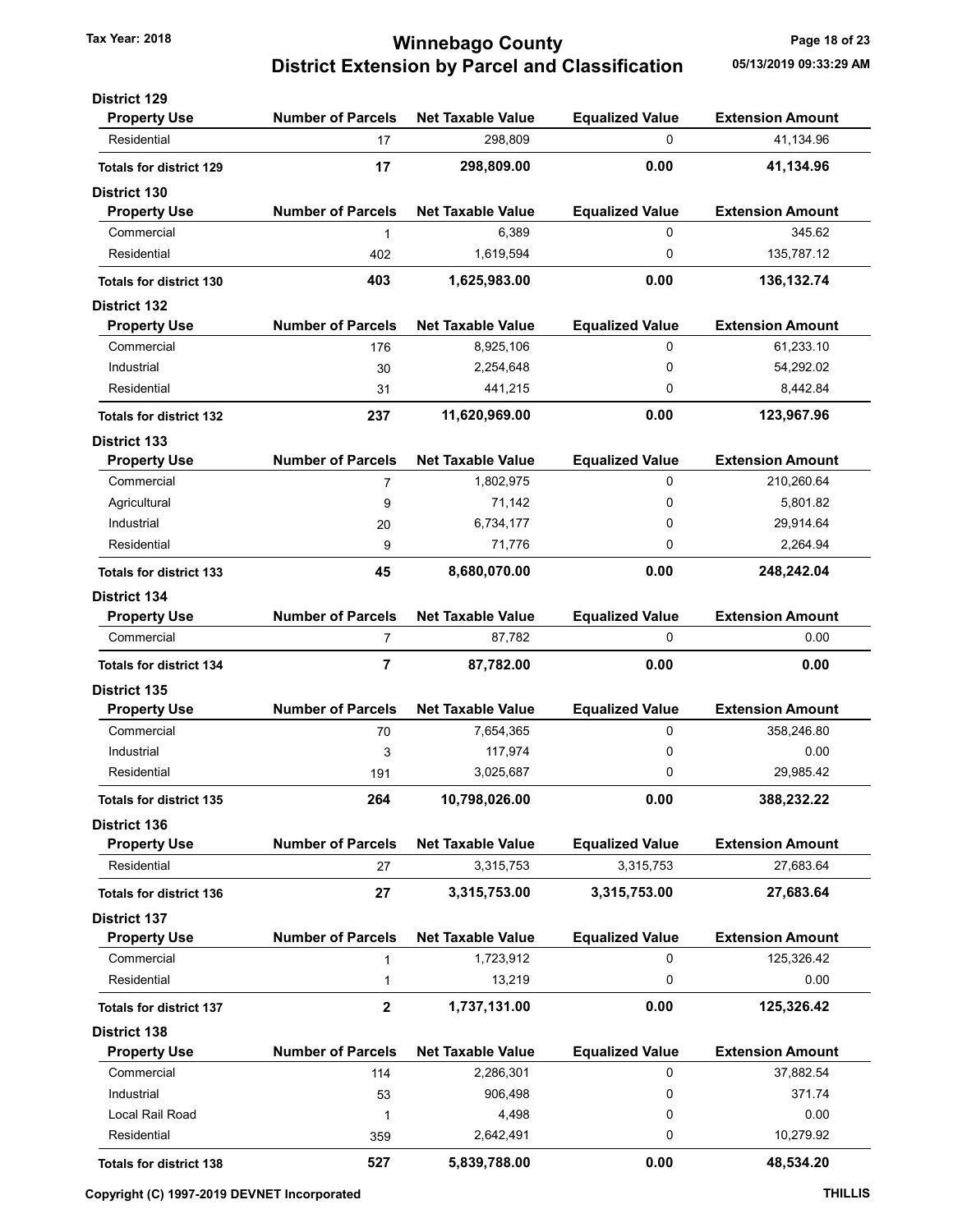### Tax Year: 2018 **Tax Year: 2018 Tax Year: 2018** Page 19 of 23 District Extension by Parcel and Classification 05/13/2019 09:33:29 AM

| <b>District 139</b>            |                          |                          |                        |                         |
|--------------------------------|--------------------------|--------------------------|------------------------|-------------------------|
| <b>Property Use</b>            | <b>Number of Parcels</b> | <b>Net Taxable Value</b> | <b>Equalized Value</b> | <b>Extension Amount</b> |
| Industrial                     | 2                        | 411,267                  | 0                      | 0.00                    |
| <b>Totals for district 139</b> | $\mathbf{2}$             | 411,267.00               | 0.00                   | 0.00                    |
| <b>District 140</b>            |                          |                          |                        |                         |
| <b>Property Use</b>            | <b>Number of Parcels</b> | <b>Net Taxable Value</b> | <b>Equalized Value</b> | <b>Extension Amount</b> |
| Commercial                     | 2                        | 24,361                   | 0                      | 109.30                  |
| Industrial                     | 14                       | 4,750,309                | 0                      | 308,257.42              |
| <b>Totals for district 140</b> | 16                       | 4,774,670.00             | 0.00                   | 308,366.72              |
| <b>District 141</b>            |                          |                          |                        |                         |
| <b>Property Use</b>            | <b>Number of Parcels</b> | <b>Net Taxable Value</b> | <b>Equalized Value</b> | <b>Extension Amount</b> |
| Commercial                     | 25                       | 3,655,802                | 0                      | 14,863.08               |
| Industrial                     | 58                       | 10,101,781               | 0                      | 31,918.60               |
| Residential                    | 43                       | 508,373                  | 0                      | 4,080.70                |
| <b>Totals for district 141</b> | 126                      | 14,265,956.00            | 0.00                   | 50,862.38               |
| <b>District 142</b>            |                          |                          |                        |                         |
| <b>Property Use</b>            | <b>Number of Parcels</b> | <b>Net Taxable Value</b> | <b>Equalized Value</b> | <b>Extension Amount</b> |
| Commercial                     | 123                      | 9,304,811                | 0                      | 300,034.08              |
| Industrial                     | 1                        | 63,477                   | 0                      | 0.00                    |
| Residential                    | 201                      | 1,511,881                | 0                      | 7,760.54                |
| <b>Totals for district 142</b> | 325                      | 10,880,169.00            | 0.00                   | 307,794.62              |
| <b>District 143</b>            |                          |                          |                        |                         |
| <b>Property Use</b>            | <b>Number of Parcels</b> | <b>Net Taxable Value</b> | <b>Equalized Value</b> | <b>Extension Amount</b> |
| Commercial                     | 206                      | 4,555,251                | 0                      | 49,487.18               |
| Industrial                     | 52                       | 2,047,800                | 0                      | 12,666.50               |
| Local Rail Road                | 1                        | 666                      | 0                      | 0.00                    |
| Residential                    | 615                      | 5,294,894                | 0                      | 4,704.06                |
| <b>Totals for district 143</b> | 874                      | 11,898,611.00            | 0.00                   | 66,857.74               |
| <b>District 144</b>            |                          |                          |                        |                         |
| <b>Property Use</b>            | <b>Number of Parcels</b> | <b>Net Taxable Value</b> | <b>Equalized Value</b> | <b>Extension Amount</b> |
| Commercial                     | 118                      | 5,974,785                | 0                      | 367,080.82              |
| Industrial                     | 44                       | 1,738,503                | 0                      | 2,639.10                |
| Local Rail Road                | 1                        | 1,869                    | 0                      | 0.00                    |
| Residential                    | 346                      | 3,169,256                | 0                      | 37,467.86               |
| <b>Totals for district 144</b> | 509                      | 10,884,413.00            | 0.00                   | 407,187.78              |
| <b>District 145</b>            |                          |                          |                        |                         |
| <b>Property Use</b>            | <b>Number of Parcels</b> | <b>Net Taxable Value</b> | <b>Equalized Value</b> | <b>Extension Amount</b> |
| Residential                    | 1                        | 59,622                   | 0                      | 0.00                    |
| <b>Totals for district 145</b> | 1                        | 59,622.00                | 0.00                   | 0.00                    |
| <b>District 146</b>            |                          |                          |                        |                         |
| <b>Property Use</b>            | <b>Number of Parcels</b> | <b>Net Taxable Value</b> | <b>Equalized Value</b> | <b>Extension Amount</b> |
| Commercial                     | 5                        | 414,425                  | 0                      | 0.00                    |
| Agricultural                   | 11                       | 18,702                   | 0                      | 1,236.32                |
| Industrial                     | 5                        | 5,740,661                | 0                      | 227,996.80              |
| Residential                    | $\overline{7}$           | 9,312                    | 0                      | 42.84                   |
| <b>Totals for district 146</b> | 28                       | 6,183,100.00             | 0.00                   | 229,275.96              |
|                                |                          |                          |                        |                         |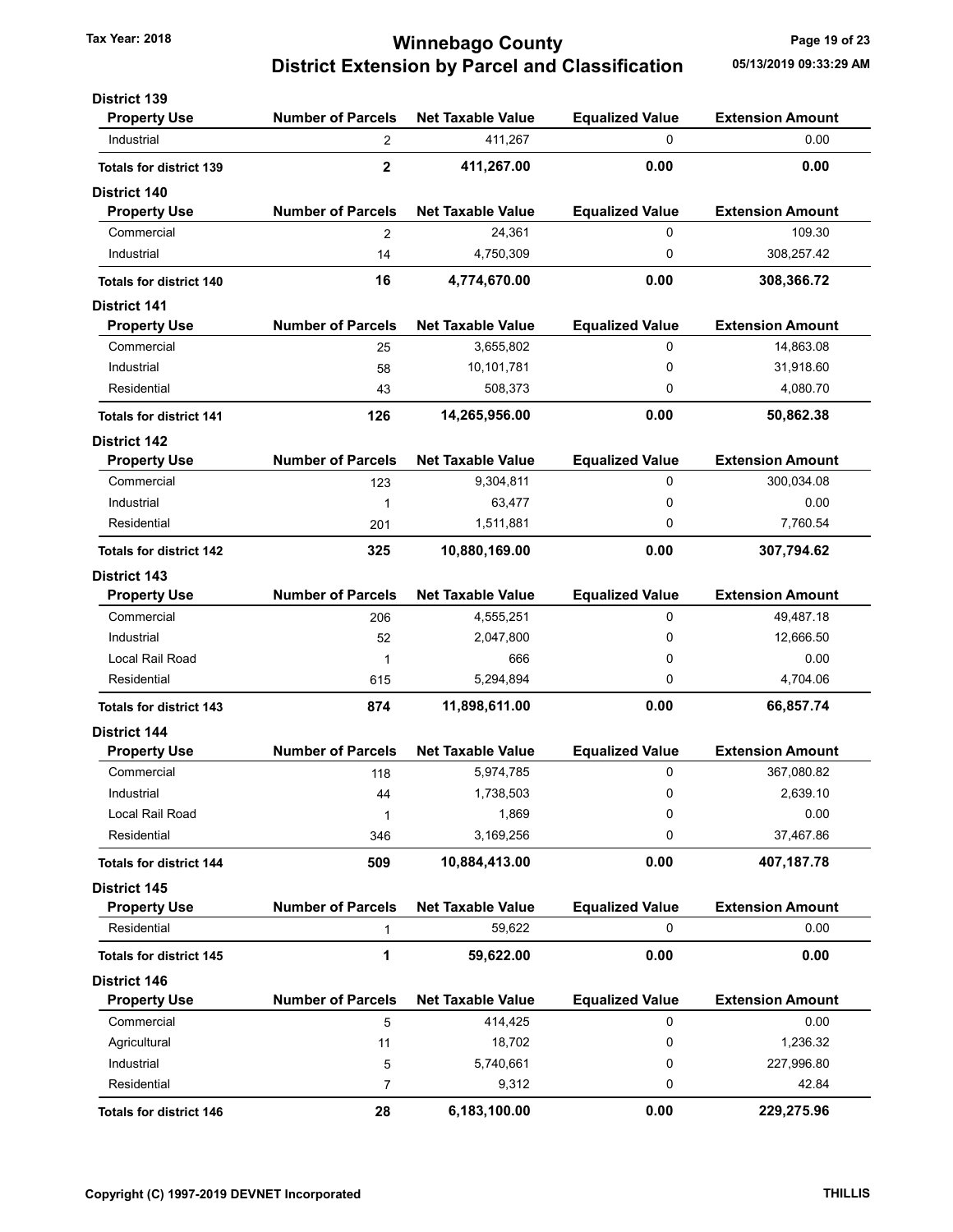### Tax Year: 2018 **Tax Year: 2018** Page 20 of 23 District Extension by Parcel and Classification 05/13/2019 09:33:29 AM

| <b>District 147</b>            |                          |                          |                        |                         |
|--------------------------------|--------------------------|--------------------------|------------------------|-------------------------|
| <b>Property Use</b>            | <b>Number of Parcels</b> | <b>Net Taxable Value</b> | <b>Equalized Value</b> | <b>Extension Amount</b> |
| Commercial                     | 1                        | 13,963                   | 0                      | 0.00                    |
| Agricultural                   | 8                        | 73,208                   | 0                      | 1,769.86                |
| Industrial                     | 8                        | 4,245,959                | 0                      | 437,968.08              |
| Residential                    | 1                        | 16,407                   | 0                      | 1,402.82                |
| <b>Totals for district 147</b> | 18                       | 4,349,537.00             | 0.00                   | 441,140.76              |
| <b>District 148</b>            |                          |                          |                        |                         |
| <b>Property Use</b>            | <b>Number of Parcels</b> | <b>Net Taxable Value</b> | <b>Equalized Value</b> | <b>Extension Amount</b> |
| Agricultural                   | 2                        | 1,968                    | 0                      | 151.00                  |
| Industrial                     | 3                        | 1,521,819                | 0                      | 17,414.78               |
| <b>Totals for district 148</b> | 5                        | 1,523,787.00             | 0.00                   | 17,565.78               |
| <b>District 149</b>            |                          |                          |                        |                         |
| <b>Property Use</b>            | <b>Number of Parcels</b> | <b>Net Taxable Value</b> | <b>Equalized Value</b> | <b>Extension Amount</b> |
| Commercial                     | 5                        | 1,469,619                | 0                      | 45.617.94               |
| Agricultural                   | 1                        | 697                      | 0                      | 0.00                    |
| Industrial                     | 39                       | 7,960,401                | 0                      | 306,662.80              |
| <b>Totals for district 149</b> | 45                       | 9,430,717.00             | 0.00                   | 352,280.74              |
| <b>District 150</b>            |                          |                          |                        |                         |
| <b>Property Use</b>            | <b>Number of Parcels</b> | <b>Net Taxable Value</b> | <b>Equalized Value</b> | <b>Extension Amount</b> |
| Agricultural                   | 22                       | 363,466                  | 0                      | 22,763.44               |
| <b>Totals for district 150</b> | 22                       | 363,466.00               | 0.00                   | 22,763.44               |
| <b>District 151</b>            |                          |                          |                        |                         |
| <b>Property Use</b>            | <b>Number of Parcels</b> | <b>Net Taxable Value</b> | <b>Equalized Value</b> | <b>Extension Amount</b> |
| Commercial                     | 3                        | 500,710                  | 0                      | 736.08                  |
| Agricultural                   | 28                       | 301,540                  | 0                      | 12,827.62               |
| Industrial                     | 5                        | 3,204,949                | 0                      | 286,875.40              |
| Residential                    | 7                        | 180,527                  | 0                      | 747.78                  |
| <b>Totals for district 151</b> | 43                       | 4,187,726.00             | 0.00                   | 301,186.88              |
| District 152                   |                          |                          |                        |                         |
| <b>Property Use</b>            | <b>Number of Parcels</b> | <b>Net Taxable Value</b> | <b>Equalized Value</b> | <b>Extension Amount</b> |
| Industrial                     | 4                        | 11,123,566               | 0                      | 1,175,512.06            |
| <b>Totals for district 152</b> | 4                        | 11,123,566.00            | 0.00                   | 1,175,512.06            |
| <b>District 153</b>            |                          |                          |                        |                         |
| <b>Property Use</b>            | <b>Number of Parcels</b> | <b>Net Taxable Value</b> | <b>Equalized Value</b> | <b>Extension Amount</b> |
| Agricultural                   | 20                       | 164,234                  | 0                      | 7,097.12                |
| Industrial                     | 5                        | 2,948,233                | 0                      | 314,138.86              |
| Residential                    | 1                        | 4,652                    | 0                      | 0.00                    |
| <b>Totals for district 153</b> | 26                       | 3,117,119.00             | 0.00                   | 321,235.98              |
| <b>District 154</b>            |                          |                          |                        |                         |
| <b>Property Use</b>            | <b>Number of Parcels</b> | <b>Net Taxable Value</b> | <b>Equalized Value</b> | <b>Extension Amount</b> |
| Industrial                     | 1                        | 485,062                  | 0                      | 10,109.30               |
| <b>Totals for district 154</b> | 1                        | 485,062.00               | 0.00                   | 10,109.30               |
| <b>District 155</b>            |                          |                          |                        |                         |
| <b>Property Use</b>            | <b>Number of Parcels</b> | <b>Net Taxable Value</b> | <b>Equalized Value</b> | <b>Extension Amount</b> |
| Commercial                     | 14                       | 4,287,162                | 0                      | 12,171.66               |
| Agricultural                   | 11                       | 6,688                    | 0                      | 16,257.48               |
| <b>Totals for district 155</b> | 25                       | 4,293,850.00             | 0.00                   | 28,429.14               |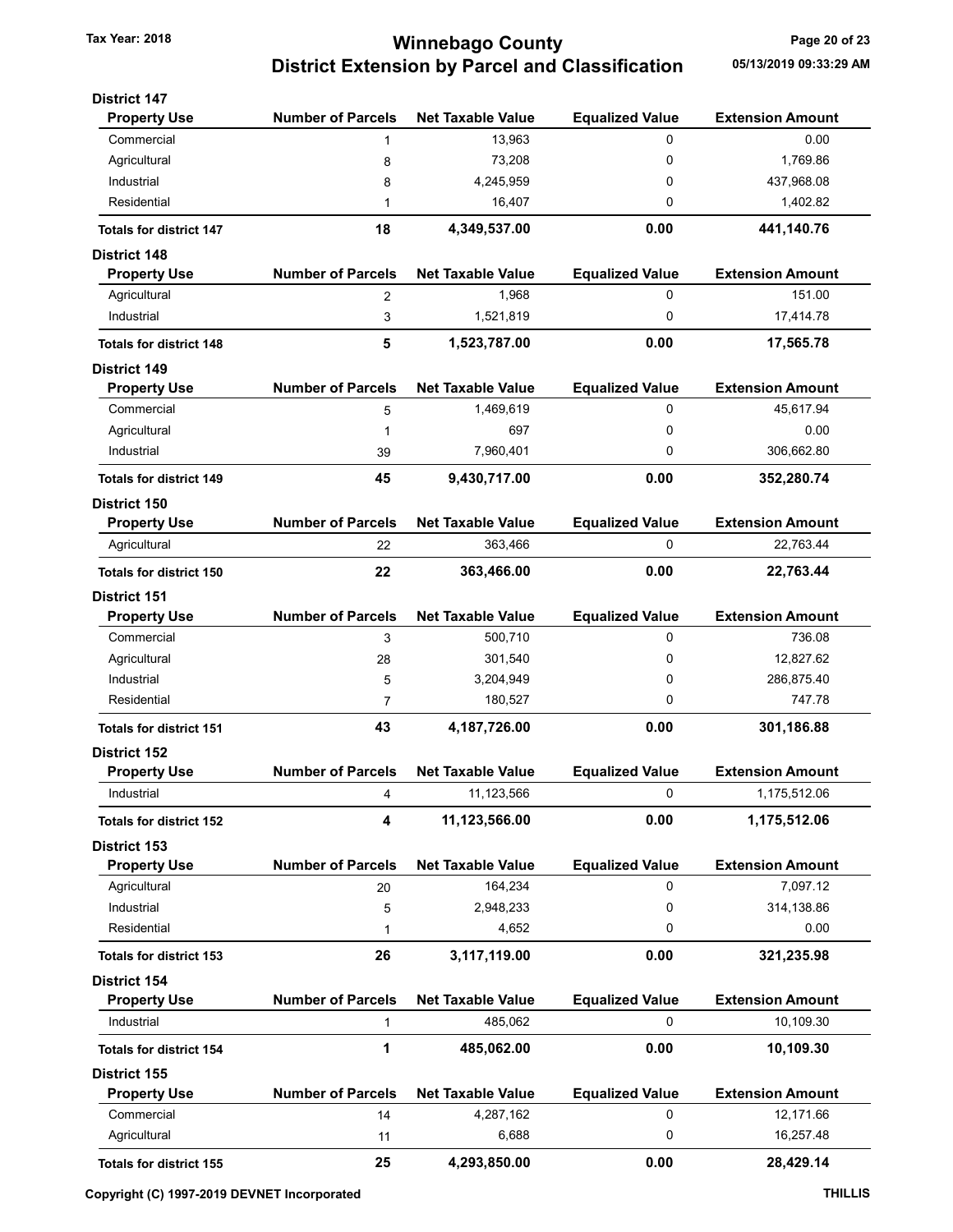### Tax Year: 2018 **Tax Year: 2018** Page 21 of 23 District Extension by Parcel and Classification 05/13/2019 09:33:29 AM

| <b>District 156</b>            |                          |                          |                                 |                                   |
|--------------------------------|--------------------------|--------------------------|---------------------------------|-----------------------------------|
| <b>Property Use</b>            | <b>Number of Parcels</b> | <b>Net Taxable Value</b> | <b>Equalized Value</b><br>3,559 | <b>Extension Amount</b><br>653.34 |
| Residential                    | $\mathbf{1}$             | 3,559                    |                                 |                                   |
| <b>Totals for district 156</b> | 1                        | 3,559.00                 | 3,559.00                        | 653.34                            |
| <b>District 157</b>            |                          |                          |                                 |                                   |
| <b>Property Use</b>            | <b>Number of Parcels</b> | <b>Net Taxable Value</b> | <b>Equalized Value</b>          | <b>Extension Amount</b>           |
| Commercial                     | 13                       | 421,115                  | 0                               | 40,129.10                         |
| Industrial                     | 1                        | 33,989                   | 0                               | 0.00                              |
| Residential                    | 6                        | 34,478                   | 0                               | 235.74                            |
| <b>Totals for district 157</b> | 20                       | 489,582.00               | 0.00                            | 40,364.84                         |
| <b>District 159</b>            |                          |                          |                                 |                                   |
| <b>Property Use</b>            | <b>Number of Parcels</b> | <b>Net Taxable Value</b> | <b>Equalized Value</b>          | <b>Extension Amount</b>           |
| Commercial                     | 178                      | 36,411,710               | 0                               | 334,871.10                        |
| Agricultural                   | 3                        | 2,542                    | 0                               | 0.00                              |
| Residential                    | 172                      | 4,592,410                | 0                               | 3,869.10                          |
| <b>Totals for district 159</b> | 353                      | 41,006,662.00            | 0.00                            | 338,740.20                        |
| <b>District 160</b>            |                          |                          |                                 |                                   |
| <b>Property Use</b>            | <b>Number of Parcels</b> | <b>Net Taxable Value</b> | <b>Equalized Value</b>          | <b>Extension Amount</b>           |
| Residential                    | $\mathbf{1}$             | 11,953                   | 11,564                          | 676.76                            |
| <b>Totals for district 160</b> | 1                        | 11,953.00                | 11,564.00                       | 676.76                            |
| <b>District 161</b>            |                          |                          |                                 |                                   |
| <b>Property Use</b>            | <b>Number of Parcels</b> | <b>Net Taxable Value</b> | <b>Equalized Value</b>          | <b>Extension Amount</b>           |
| Residential                    | 7                        | 109,690                  | 0                               | 4,695.50                          |
| <b>Totals for district 161</b> | 7                        | 109,690.00               | 0.00                            | 4,695.50                          |
| <b>District 162</b>            |                          |                          |                                 |                                   |
| <b>Property Use</b>            | <b>Number of Parcels</b> | <b>Net Taxable Value</b> | <b>Equalized Value</b>          | <b>Extension Amount</b>           |
| Commercial                     | $\mathbf{1}$             | 21,819                   | 0                               | 336.32                            |
| Industrial                     | 1                        | 1,852                    | 0                               | 324.56                            |
| Residential                    | 4                        | 34,548                   | 0                               | 2,112.32                          |
| <b>Totals for district 162</b> | 6                        | 58,219.00                | 0.00                            | 2,773.20                          |
| <b>District 163</b>            |                          |                          |                                 |                                   |
| <b>Property Use</b>            | <b>Number of Parcels</b> | <b>Net Taxable Value</b> | <b>Equalized Value</b>          | <b>Extension Amount</b>           |
| Commercial                     | 1                        | 61,251                   | 0                               | 817.36                            |
| Industrial                     | 1                        | 19,876                   | 0                               | 504.64                            |
| Residential                    | 13                       | 143,589                  | 0                               | 8,069.86                          |
| <b>Totals for district 163</b> | 15                       | 224,716.00               | 0.00                            | 9,391.86                          |
| District 164                   |                          |                          |                                 |                                   |
| <b>Property Use</b>            | <b>Number of Parcels</b> | <b>Net Taxable Value</b> | <b>Equalized Value</b>          | <b>Extension Amount</b>           |
| Commercial                     | 122                      | 4,549,510                | 0                               | 32,738.14                         |
| Industrial                     | 47                       | 2,246,196                | 0                               | 16,035.28                         |
| Residential                    | 8                        | 50,508                   | 0                               | 976.36                            |
| <b>Totals for district 164</b> | 177                      | 6,846,214.00             | 0.00                            | 49,749.78                         |
| District 165                   |                          |                          |                                 |                                   |
| <b>Property Use</b>            | <b>Number of Parcels</b> | <b>Net Taxable Value</b> | <b>Equalized Value</b>          | <b>Extension Amount</b>           |
| Commercial                     | 26                       | 2,715,243                | 0                               | 96,454.44                         |
| Industrial                     | 23                       | 2,473,709                | 0                               | 32,902.76                         |
| Residential                    | 8                        | 108,309                  | 0                               | 1,605.28                          |
| <b>Totals for district 165</b> | 57                       | 5,297,261.00             | 0.00                            | 130,962.48                        |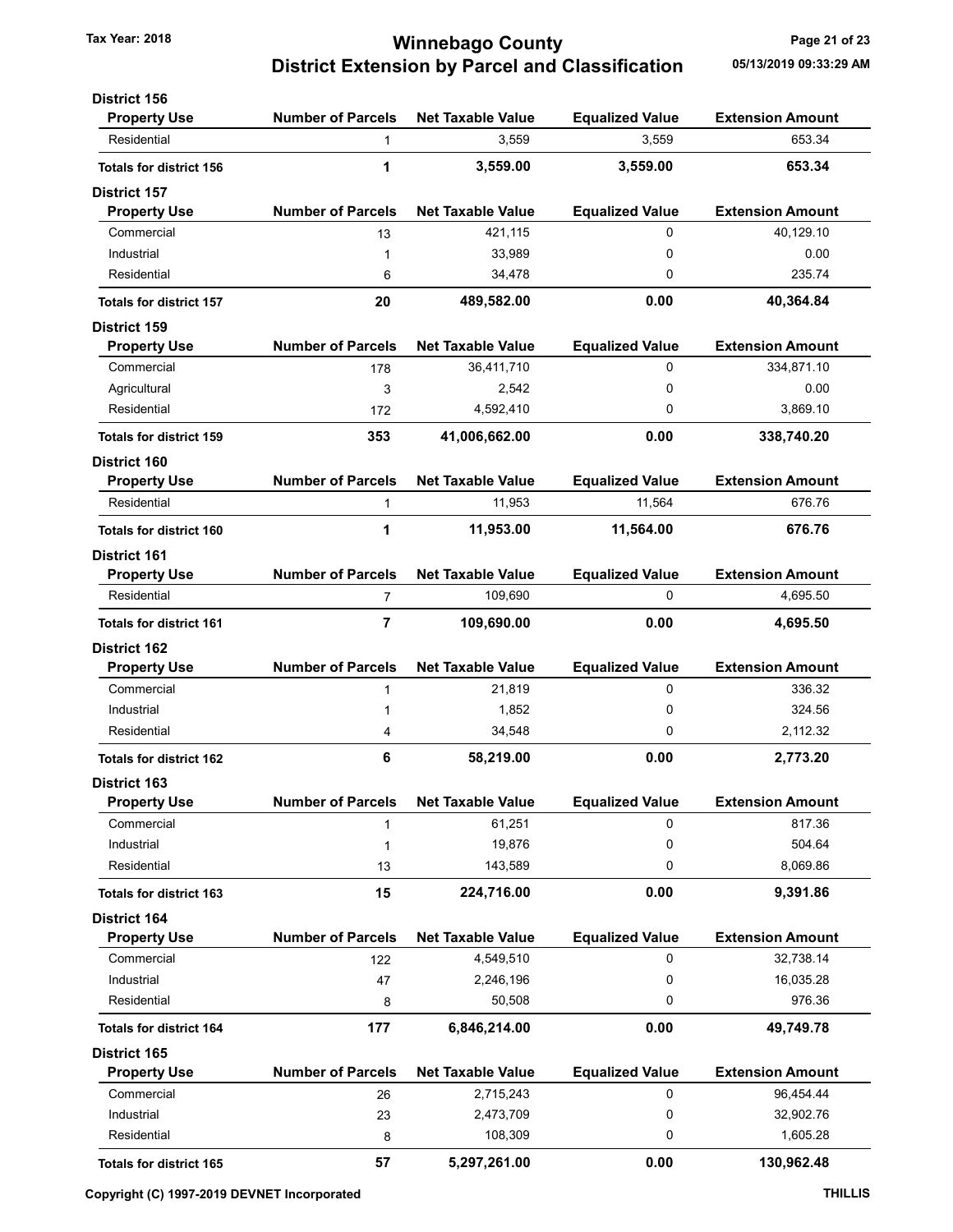# Tax Year: 2018 **Tax Year: 2018** Page 22 of 23 District Extension by Parcel and Classification 05/13/2019 09:33:29 AM

| <b>District 166</b>            |                          |                          |                        |                         |
|--------------------------------|--------------------------|--------------------------|------------------------|-------------------------|
| <b>Property Use</b>            | <b>Number of Parcels</b> | <b>Net Taxable Value</b> | <b>Equalized Value</b> | <b>Extension Amount</b> |
| Commercial                     | 93                       | 3,978,795                | 0                      | 53,066.50               |
| Industrial                     | 66                       | 3,741,310                | 0                      | 49,512.38               |
| Residential                    | 45                       | 503,433                  | 0                      | 2,630.86                |
| <b>Totals for district 166</b> | 204                      | 8,223,538.00             | 0.00                   | 105,209.74              |
| <b>District 167</b>            |                          |                          |                        |                         |
| <b>Property Use</b>            | <b>Number of Parcels</b> | <b>Net Taxable Value</b> | <b>Equalized Value</b> | <b>Extension Amount</b> |
| Commercial                     | 69                       | 3,735,065                | 0                      | 42,159.96               |
| Industrial                     | 3                        | 184,522                  | 0                      | 1,403.14                |
| Residential                    | 27                       | 594,578                  | 0                      | 6,265.88                |
| <b>Totals for district 167</b> | 99                       | 4,514,165.00             | 0.00                   | 49,828.98               |
| <b>District 168</b>            |                          |                          |                        |                         |
| <b>Property Use</b>            | <b>Number of Parcels</b> | <b>Net Taxable Value</b> | <b>Equalized Value</b> | <b>Extension Amount</b> |
| Commercial                     | 4                        | 86,994                   | 0                      | 486.90                  |
| Industrial                     | 1                        | 28,735                   | 0                      | 267.56                  |
| <b>Totals for district 168</b> | 5                        | 115,729.00               | 0.00                   | 754.46                  |
| <b>District 169</b>            |                          |                          |                        |                         |
| <b>Property Use</b>            | <b>Number of Parcels</b> | <b>Net Taxable Value</b> | <b>Equalized Value</b> | <b>Extension Amount</b> |
| Industrial                     | 1                        | 200,918                  | 60.862                 | 117.78                  |
| <b>Totals for district 169</b> | 1                        | 200,918.00               | 60,862.00              | 117.78                  |
| <b>District 170</b>            |                          |                          |                        |                         |
| <b>Property Use</b>            | <b>Number of Parcels</b> | <b>Net Taxable Value</b> | <b>Equalized Value</b> | <b>Extension Amount</b> |
| Commercial                     | 1                        | 81,078                   | 0                      | 0.00                    |
| Residential                    | 7                        | 99,593                   | 0                      | 3,730.36                |
| <b>Totals for district 170</b> | 8                        | 180,671.00               | 0.00                   | 3,730.36                |
| <b>District 171</b>            |                          |                          |                        |                         |
| <b>Property Use</b>            | <b>Number of Parcels</b> | <b>Net Taxable Value</b> | <b>Equalized Value</b> | <b>Extension Amount</b> |
| Commercial                     | 1                        | 26,073                   | 0                      | 618.72                  |
| Residential                    | 16                       | 156,435                  | 0                      | 4,785.76                |
| <b>Totals for district 171</b> | 17                       | 182,508.00               | 0.00                   | 5,404.48                |
| <b>District 172</b>            |                          |                          |                        |                         |
| <b>Property Use</b>            | <b>Number of Parcels</b> | <b>Net Taxable Value</b> | <b>Equalized Value</b> | <b>Extension Amount</b> |
| Commercial                     | 5                        | 101,762                  | 0                      | 3,513.26                |
| Industrial                     | 4                        | 124,040                  | 0                      | 327.52                  |
| Residential                    | 70                       | 863,645                  | 0                      | 26,429.38               |
| <b>Totals for district 172</b> | 79                       | 1,089,447.00             | 0.00                   | 30,270.16               |
| <b>District 173</b>            |                          |                          |                        |                         |
| <b>Property Use</b>            | <b>Number of Parcels</b> | <b>Net Taxable Value</b> | <b>Equalized Value</b> | <b>Extension Amount</b> |
| Residential                    | 12                       | 157,350                  | 0                      | 3,259.70                |
| <b>Totals for district 173</b> | 12                       | 157,350.00               | 0.00                   | 3,259.70                |
| <b>District 174</b>            |                          |                          |                        |                         |
| <b>Property Use</b>            | <b>Number of Parcels</b> | <b>Net Taxable Value</b> | <b>Equalized Value</b> | <b>Extension Amount</b> |
| Commercial                     | 1                        | 435,013                  | 304,604                | 305.43                  |
| <b>Totals for district 174</b> | 1                        | 435,013.00               | 304,604.00             | 305.43                  |
| <b>District 175</b>            |                          |                          |                        |                         |
| <b>Property Use</b>            | <b>Number of Parcels</b> | <b>Net Taxable Value</b> | <b>Equalized Value</b> | <b>Extension Amount</b> |
| Agricultural                   | 11                       | 49,054                   | 0                      | 0.00                    |